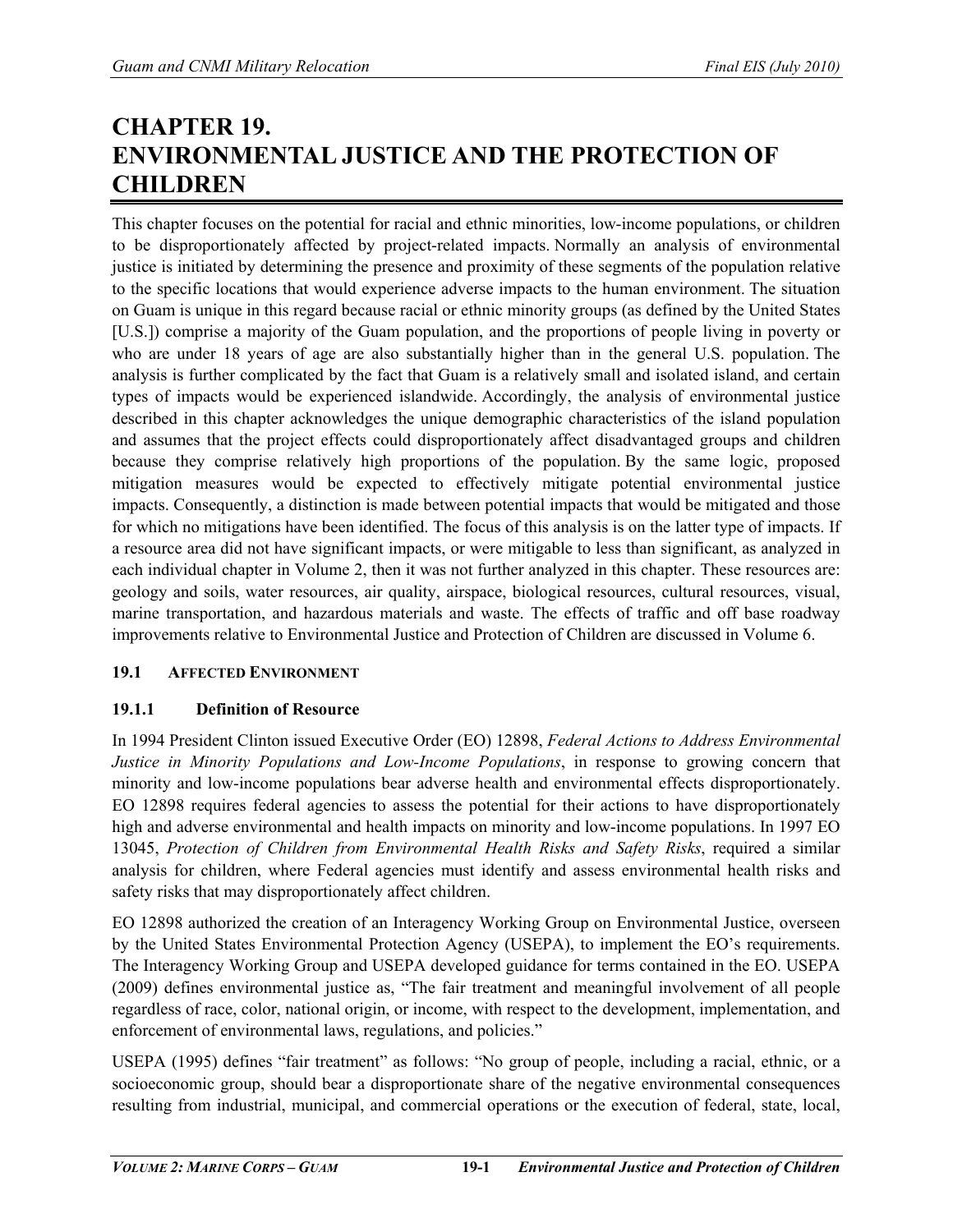and tribal programs and policies." A "disproportionate share of the negative environmental consequences" is an adverse effect or impact that is predominantly borne by any segment of the population, including a minority population or a low-income population. It can also mean that the suffering experienced by a minority population or low-income population is appreciably more severe or greater in magnitude than the adverse effect that would be suffered by a non-minority or non-low-income population (USEPA 2009).

USEPA defines "meaningful involvement" as follows:

- 1. Potentially affected community residents have an appropriate opportunity to participate in decisions about a proposed activity that would affect their environment and/or health.
- 2. The public's contribution can influence the regulatory agency's decision.
- 3. The concerns of all participants involved would be considered in the decision making process.
- 4. The decision makers seek out and facilitate the involvement of those potentially affected.

The Presidential Memorandum that accompanies EO 12898 cites the importance of the National Environmental Policy Act (NEPA) in identifying and addressing environmental justice concerns. The memorandum states that, "each federal agency shall analyze the environmental effects, including human health, economic and social effects, of federal actions, including effects on minority communities and low-income communities, when such analysis is required by NEPA" (Federal Register 1994). The memorandum emphasizes the importance of NEPA's public participation process, directing that "each federal agency shall provide opportunities for community input in the NEPA process." Agencies are directed to identify potential impacts and mitigations in consultation with affected communities and ensure the accessibility of meetings, crucial documents, and notices." The Presidential Memorandum includes four provisions that identify ways agencies should consider environmental justice under NEPA:

- 1. Each federal agency should analyze the environmental effects, including human health, economic, and social effects of federal actions, including effects on minority populations and low-income populations, and Indian tribes, when such analysis is required by NEPA.
- 2. Proposed mitigation measures identified as part of an Environmental Assessment, a Finding of No Significant Impact, an Environmental Impact Statement (EIS), or a Record of Decision should, whenever feasible, address significant and adverse environmental effects of proposed federal actions on minority populations, low-income populations, and Indian tribes.
- 3. Each federal agency must provide opportunities for effective community participation in the NEPA process, including identifying potential effects and proposed mitigation measures in consultation with affected communities and improving the accessibility of public meetings, crucial documents, and notices.
- 4. Review of NEPA compliance must ensure that the lead agency preparing NEPA analyses and documentation has appropriately analyzed environmental effects on minority populations, low-income populations, or Indian tribes, including human health, social, and economic effects.

Neither the EO nor the Council on Environmental Quality (CEQ) prescribes a specific format for environmental justice assessments in the context of NEPA documents. However, CEQ (1979) identifies the following six general principles intended to guide the integration of environmental justice assessment into NEPA compliance, and that are applicable to the proposed project:

1. Agencies should consider the composition of the affected area to determine whether minority populations, low-income populations, or Indian tribes are present in the area affected by the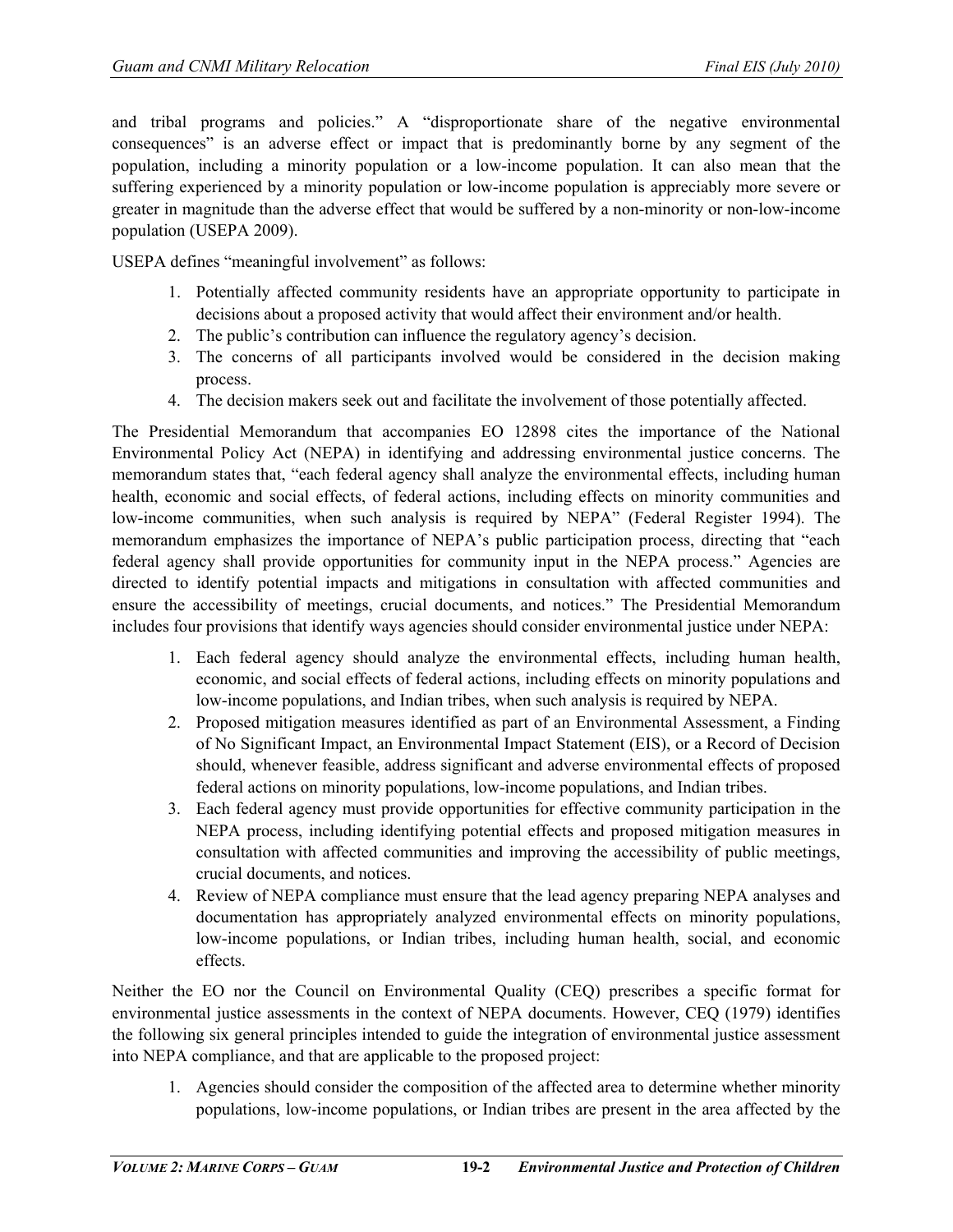proposed action and, if so, whether there may be disproportionately high and adverse human health or environmental effects on minority populations, low-income populations, or Indian tribes.

- 2. Agencies should consider relevant public health data and industry data concerning the potential for multiple or cumulative exposure to human health or environmental hazards in the affected population and historical patterns of exposure to environmental hazards, to the extent such information is reasonably available. For example, data may suggest there is disproportionately high and adverse human health or environmental effects on a minority population, low-income population, or Indian tribe from the agency action. Agencies should consider these multiple, or cumulative effects, even if certain effects are not within the control or subject to the discretion of the agency proposing the action.
- 3. Agencies should recognize the interrelated cultural, social, occupational, historical, or economic factors that may amplify the natural and physical environmental effects of the agency's proposed action. These factors should include the physical sensitivity of the community or population to particular impacts; the effect of any disruption on the community structure associated with the proposed action; and the nature and degree of impact on the physical and social structure of the community.
- 4. Agencies should develop effective public participation strategies. Agencies should, as appropriate, acknowledge and seek to overcome linguistic, cultural, institutional, geographic, and other barriers to meaningful participation, and should incorporate active outreach to affected groups.
- 5. Agencies should assure meaningful community representation in the process. Agencies should be aware of the diverse constituencies within any particular community when they seek community representation and should endeavor to have complete representation of the community as a whole. Agencies also should be aware that community participation must occur as early as possible if it is to be meaningful.
- 6. Agencies should seek tribal representation in a manner that is consistent with current procedures and protocols between the U.S. and tribal governments, the federal government's trust responsibility to federally-recognized tribes, and any treaty rights.

CEQ (1979) states that the identification of a disproportionately high and adverse human health or environmental effect on a low-income or minority population does not preclude a proposed agency action from going forward, or compel a finding that a proposed project is environmentally unacceptable. Instead, the identification of such effects is expected to encourage agency consideration of alternatives, proposed mitigation measures, and preferences expressed by the affected community or population.

The following definitions apply to this section and the Environmental Consequences section of this chapter:

- Consistent with CEQ guidance (1979), this chapter defines a racial minority according to the definition used in the 2000 U.S. Census (U.S. Census Bureau 2000a): a racial minority includes American Indian or Alaskan Native; Asian or Pacific Islander; Black; or Hispanic. The 2000 Census (U.S. Census Bureau 2000a) allowed individuals to choose more than one race. For this analysis, consistent with guidance from the CEQ as well as USEPA (CEQ 1979; USEPA 1998, 1999), "minority" refers to people who are Pacific Islander, as well as those who are non-Pacific Islander of a race other than White or European-American.
- Also consistent with CEQ guidance (1979), this chapter bases the definition of low income on the official poverty line according to the U.S. Census (U.S. Census Bureau 2000b) (\$17,603).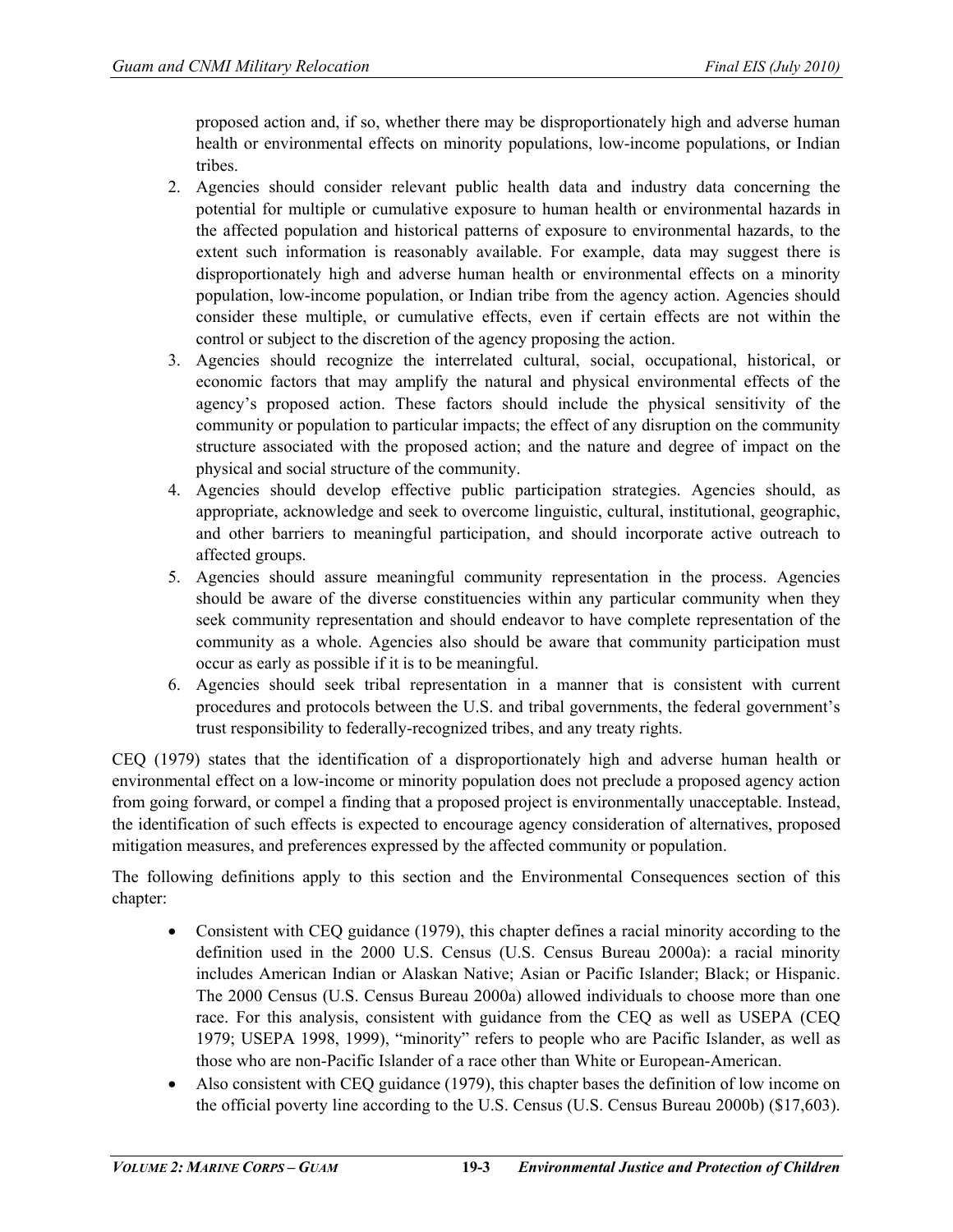However, because U.S. Census Bureau (2000b) data are collected in increments, the closest increment to the poverty line (\$19,999) is used to determine low income.

• Based on U.S. Census 2000 data categories, children are defined as people under the age of 18.

## **19.1.2 Guam Demographics Relevant to Environmental Justice**

According to the U.S. Census 2000, "Native Hawaiian and Other Pacific Islander" refers to any of the original peoples of Guam, Hawaii, Samoa, or other Pacific Islands. This category includes people who indicated their race or races as Native Hawaiian, Chamorro, Samoan, Carolinian, Chuukese, Tahitian, Mariana Islander, Kosraean, Marshallese, Palauan, Pohnpeian, Yapese, or Other Pacific Islander (Grieco and Cassidy 2001; U.S. Department of Commerce 2004). The island of Guam is divided into 19 villages called municipalities. Figure 19.1-1 identifies the villages located adjacent to each military installation on Guam, and Table 19.1-1 provides an overview of racial composition, percentage of households in poverty, and percentage of children for those villages that are adjacent to and would be potentially affected by elements of the proposed action or alternatives. In general, the various racial and ethnic minority populations are evenly distributed within each of the villages on the island, as are people with lower incomes and children under age 18.

## 19.1.2.1 North

#### Racial or Ethnic Minorities

With 15% or less of their populations being Caucasian, Dededo and Yigo have high percentages of racial and ethnic minorities based on U.S. averages [\(Table](#page-5-0) 19.1-1). Seventy-five percent (75%) of Dededo's population is Chamorro and Filipino (combined), while 58% of Yigo is Chamorro and Filipino (combined). Both Dededo and Yigo have a slightly higher percentage of Filipinos (31% and 45%, respectively) than Chamorro (27% and 30%, respectively) (U.S. Census Bureau 2000a). The CNMI and other villages of Guam have similar percentages of racial minorities to Dededo and Yigo.

#### Low-Income Populations

Table 19.1-1 compares the percent of households in poverty in Dededo and Yigo to that of other villages on Guam, the U.S. population as a whole, and the CNMI. As the data indicate, while poverty rates in Dededo and Yigo are similar to those of other villages on Guam, CNMI's poverty rate is almost double that of both Dededo and Yigo. Further, Dededo and Yigo's poverty rates are double that of the U.S.

#### Children

As Table 19.1-1 indicates, both Dededo and Yigo have percentages of children similar to those of other Guam villages. However, these percentages are higher than those of both CNMI and the U.S. average.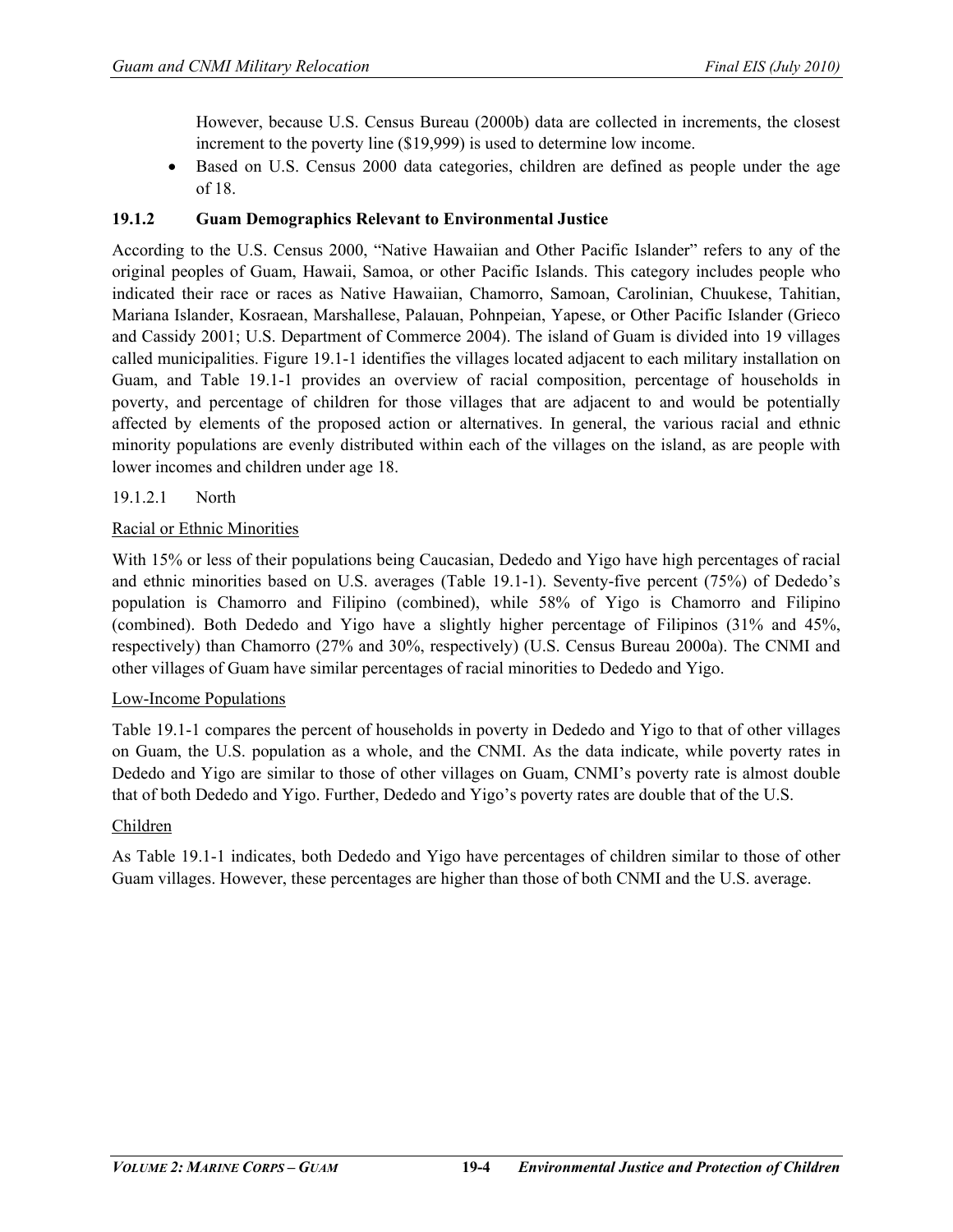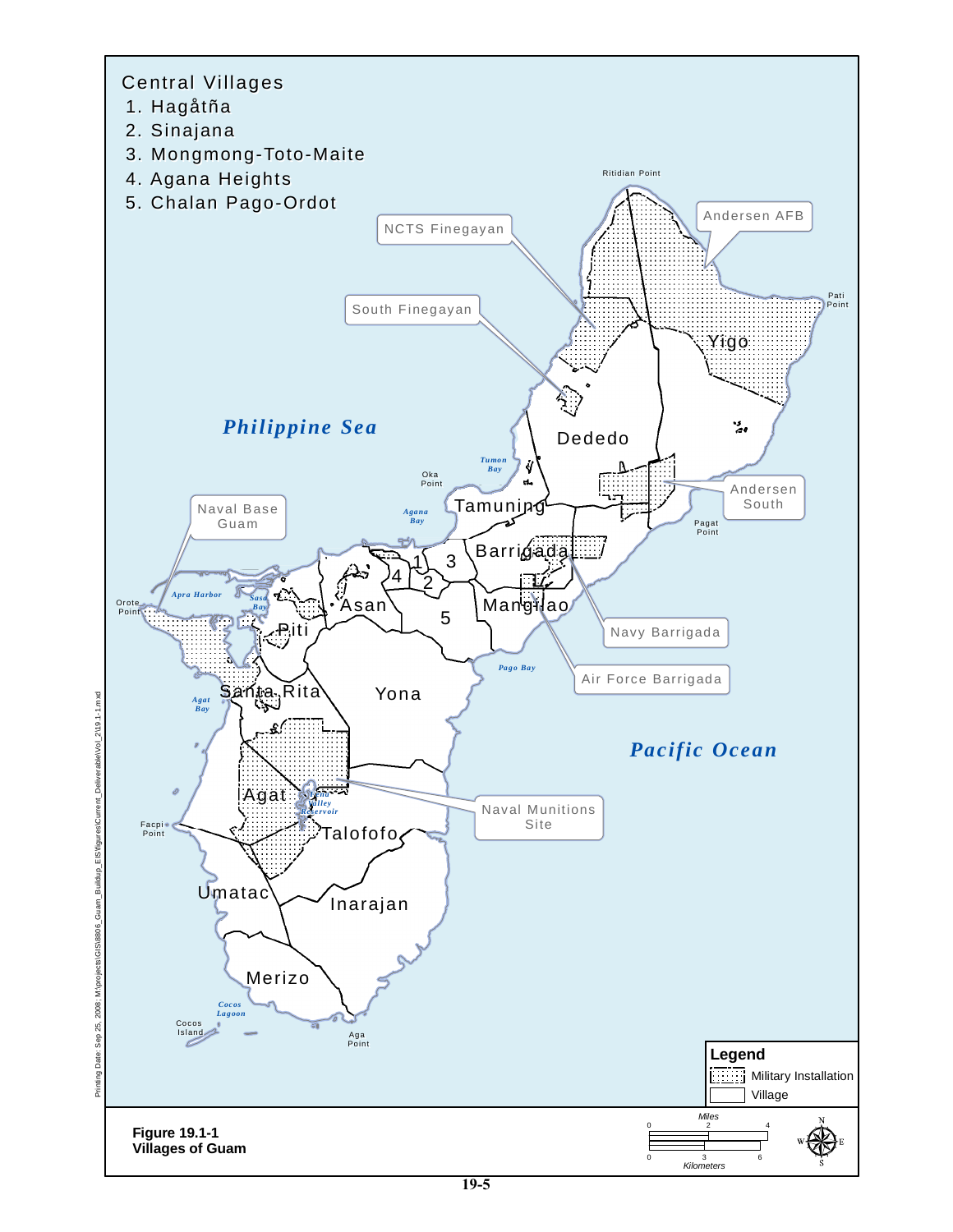<span id="page-5-0"></span>

| Terculage Ethnic Minorities, in Foyerty, and Onder To Tears of Age |                                  |                         |                                    |                               |                        |                            |                                  |                         |                             |
|--------------------------------------------------------------------|----------------------------------|-------------------------|------------------------------------|-------------------------------|------------------------|----------------------------|----------------------------------|-------------------------|-----------------------------|
| <b>Villages</b><br>Affected                                        | Village<br>Minority <sup>1</sup> | <b>CNMI</b><br>Minority | U.S.<br>Average<br><i>Minority</i> | Village<br>Power <sup>2</sup> | <b>CNMI</b><br>Poverty | U.S.<br>Average<br>Poverty | Village<br>Children <sup>3</sup> | <b>CNMI</b><br>Children | U.S.<br>Average<br>Children |
| <b>North</b>                                                       |                                  |                         |                                    |                               |                        |                            |                                  |                         |                             |
| Dededo                                                             | 97%                              | 98%                     | 25%                                | 25%                           | 48%                    | 11%                        | 36%                              | 28%                     | 21%                         |
| Yigo                                                               | 85%                              |                         |                                    | 22%                           |                        |                            | 38%                              |                         |                             |
| Central                                                            |                                  |                         |                                    |                               |                        |                            |                                  |                         |                             |
| Mangilao                                                           | 96%                              |                         |                                    | 27%                           |                        |                            | 34%                              |                         |                             |
| Barrigada                                                          | 95%                              | 98%                     | 25%                                | 19%                           | 48%                    | 11%                        | 35%                              | 28%                     | 21%                         |
| Piti                                                               | 84%                              |                         |                                    | 25%                           |                        |                            | 30%                              |                         |                             |
| <b>South</b>                                                       |                                  |                         |                                    |                               |                        |                            |                                  |                         |                             |
| Santa Rita                                                         | 76%                              |                         |                                    | 13%                           |                        |                            | 31%                              |                         |                             |
| Agat                                                               | 97%                              |                         |                                    | 29%                           |                        |                            | 39%                              |                         |                             |
| Umatac                                                             | 99%                              | 98%                     | 25%                                | 31%                           | 48%                    | 11%                        | 43%                              | 28%                     | 21%                         |
| Talofofo                                                           | 93%                              |                         |                                    | 21%                           |                        |                            | 40%                              |                         |                             |
| Yona                                                               | 70%                              |                         |                                    | 20%                           |                        |                            | 41%                              |                         |                             |

**Table 19.1-1. Villages Affected by the Proposed Action Alternatives on Guam: Percentage Ethnic Minorities, in Poverty, and Under 18 Years of Age**

*Notes*: <sup>1</sup> All the Guam villages identified in this table have minority populations that are at least three times the percentages of the average minority population in the U.S. (25%), but less than the CNMI average minority populations (98%).

<sup>2</sup> All Guam villages identified in this table have high percentages of people living in poverty relative to the U.S. average (11.3%), but less than the average for CNMI (48%).

 $3$  All Guam villages identified in this table have higher percentages of children compared to the U.S. average (21.4%) and  $3$  All Guam villages identified in this table have higher percentages of children compared to th the CNMI average (28%).

*Sources*: U.S. Census Bureau 2000b, CNMI Department of Commerce 2005.

## 19.1.2.2 Central

Villages located in central Guam that would potentially be affected by the proposed action include Mangilao, Barrigada, and Piti (see Figure 19.1-1).

## Racial or Ethnic Minorities

With only 4% of its population being Caucasian, Mangilao has a high percentage of racial and ethnic minorities compared to the U.S. average. However, this percentage is similar to the percentages of racial minorities in other villages on Guam and on CNMI. Mangilao has a higher percentage of Chamorros (47%) than Filipinos (22%) (U.S. Census Bureau 2000a).

With only 5% of its population being Caucasian, Barrigada has a high percentage of racial and ethnic minorities compared to the U.S. average (refer to Table 19.1-1). Like Mangilao, it has a higher percentage of Chamorros (56%) than Filipinos (19%) (U.S. Census Bureau 2000a).

While Piti has a higher percentage of Caucasians than the other Guam villages analyzed (16%), the majority of its population is a racial or ethnic minority compared to the U.S. average. Piti's percentage of racial minorities (84%) is lower than that of CNMI (98%) but still higher than the U.S. average (25%). Piti has a much higher percentage of Chamorros (60%) than Filipinos (7%) (U.S. Census Bureau 2000a).

## Low-Income Populations

As indicated in Table 19.1-1, over one quarter (27%) of Mangilao's households live in poverty. While this percentage is similar to that of other villages on Guam and less than that of CNMI (48%), it is over two times greater than that of the U.S. (11%).

The percentage of households living in poverty in Barrigada in 2000 was 19%, which is relatively lower than other Guam villages. This is also substantially lower than the poverty rate on CNMI, which is close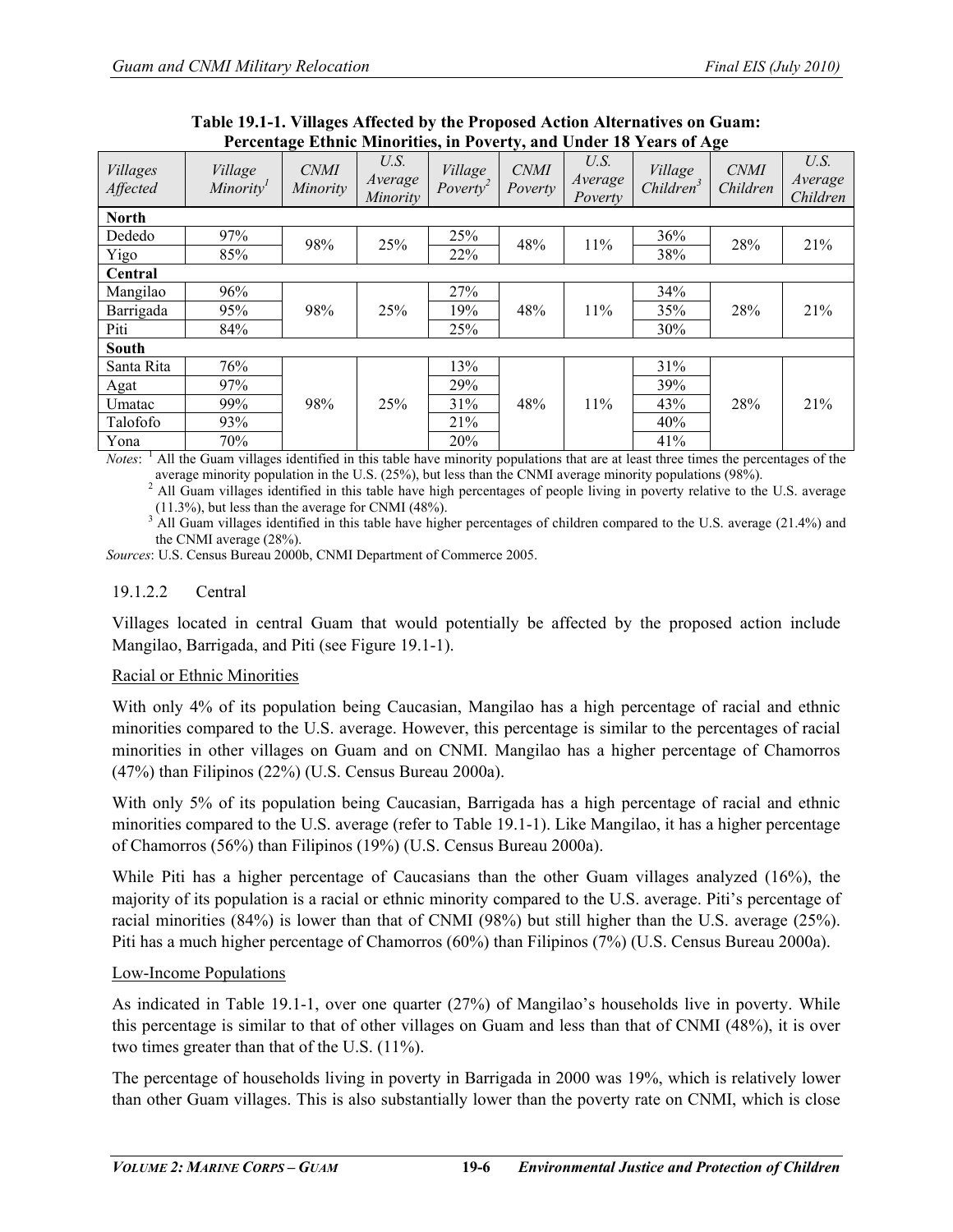to 50% (U.S. Census Bureau 2000b). However, while relatively low, Barrigada's poverty rate is still higher than the U.S. average.

According to the 2000 U.S. Census, 18% of households in Piti are living in poverty, which is similar to that of Barrigada but less than that of the other villages of Guam analyzed (refer to Table 19.1-1). Piti's poverty rate (18%) is substantially lower than that of CNMI (48%) is but still greater than the U.S. average (11%).

## Children

Mangilao has a similar percentage of children to that of other Guam villages (34%); however, this percentage is higher than both CNMI (28%) and the U.S. average (21%).

Barrigada's percentage of children is similar to that of the other Guam villages analyzed. However, Barrigada's percentage of children exceeds that of both CNMI and the U.S. (refer to Table 19.1-1).

Piti's percentage of children (30%) is similar to that of the Guam villages analyzed but still higher than that of CNMI (28%) and the U.S. (21%).

## 19.1.2.3 South

Villages located in the south part of Guam that would potentially be affected by the proposed action include Santa Rita, Agat, northern Umatac, Tolofofo, and Yona (refer to Figure 19.1-1).

#### Racial or Ethnic Minorities

Santa Rita has one of the highest percentages of Caucasians on the island of Guam (24%) (refer to Table 19.1-1). CNMI has a higher percentage of racial minorities (98%) than Santa Rita (76%). However, Santa Rita has a higher percentage of racial minorities than the U.S. average (25%). The population in Santa Rita is 31% Chamorro and 20% Filipino (U.S. Census Bureau 2000a).

Agat, Talofofo, and Umatac have similarly high percentages of racial minorities compared to the other villages on Guam analyzed and to CNMI. The percentage of racial minorities in Yona (70%) is similar to that of Santa Rita (76%). Agat, Talofofo, Umatac, and Yona have higher percentages of racial minorities than the U.S. average (25%).

Agat, Talofofo, Umatac, and Yona have some of the highest percentages of Chamorros on Guam (67%, 79%, 95%, and 70%, respectively). While 23% of the population in Agat is Filipino, the percentage of Filipinos in Talofofo, Umatac, and Yona is 5% or less (U.S. Census Bureau 2000a).

## Low-Income Populations

Santa Rita has the lowest percentage of households in poverty on the island (refer to Table 19.1-1). Santa Rita's poverty rate (13.4%) is substantially lower than that of CNMI (48%) but is still not as low as the U.S. (11%) (U.S. Census Bureau 2000b).

While Umatac has the highest poverty rate of the other southern villages on Guam that were analyzed (31%), this is lower than the CNMI poverty rate (48%). All villages of southern Guam and CNMI have poverty rates higher than the U.S. average (11%).

## Children

As indicated in Table 19.1-1, Santa Rita has a similar percentage of children to the other Guam villages examined. However, the percentage of children in Santa Rita (31%) is slightly higher than that of CNMI (28%) and higher than that of the U.S. (21%).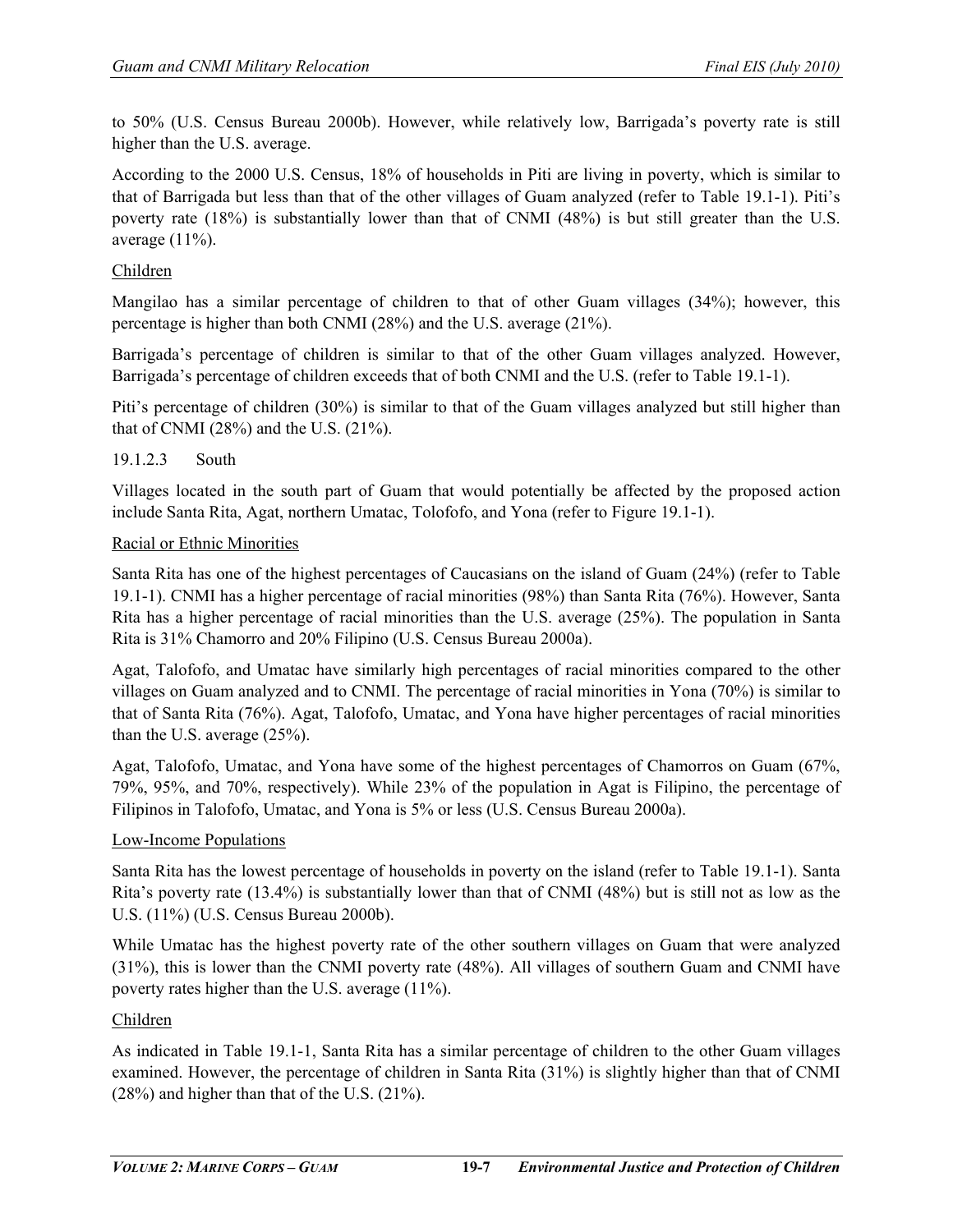The villages of southern Guam, especially Agat, Umatac, Talofofo, and Yona, have substantially higher percentages of children than villages in other regions of Guam. They also have substantially higher percentages of children than CNMI and the U.S.

## **19.2 ENVIRONMENTAL CONSEQUENCES**

This description of environmental consequences addresses all components of the proposed action for the Marine Corps on Guam. The components addressed include: Main Cantonment, Training, Airfield, and Waterfront. There are multiple alternatives for the Main Cantonment, Training-Firing Range, Training-Ammunition Storage, and Training-NMS Access Road. Airfield and Waterfront do not have alternatives. Although organized by the Main Cantonment alternatives, a full analysis of each alternative, Airfield, and Waterfront is presented beneath the respective headings. A summary of impacts specific to each alternative, Airfield and Waterfront, is presented at the end of this chapter. An analysis of the impacts associated with the off base roadways is discussed in Volume 6.

## **19.2.1 Approach to Analysis**

## 19.2.1.1 Methodology

Volume 2 of this EIS examines and identifies the potential impacts that each alternative may have on various resources on Guam by region, which is divided into the North, Central, Apra Harbor, and South regions. Based on the conclusions reached in each resource chapter, the analysis of environmental justice sought to identify the adverse impacts that would disproportionately affect racial minorities, children, and/or low-income populations, based on the following assumptions:

- Environmental Justice and Protection of Children policies require a federal agency to analyze whether its proposed action would adversely affect a minority, low-income, and child population disproportionately to the rest of the community. The island of Guam is unique in that a majority of the population of Guam meet the criteria for being an Asian Pacific minority group in the context of the overall U.S. population. As a result, where the EIS identifies significant impacts for a particular resource, there would be a corresponding, island-wide adverse effect to minority populations on Guam, compared to the U.S. population. However, because of international agreements that require the proposed action to focus on Guam, and not other locations within the U.S., the evaluation of environmental justice would be on whether there are disproportionate adverse effects within the context of alternatives for facility location on Guam. Because of this, it would be impossible for there to be a disproportionate effect from an identified adverse impact based solely on the impact affecting a minority population. Therefore, the analysis for environmental justice on Guam must consider whether there is a disproportionate adverse effect on a low-income population or children. For example, if there is a low-income population that is being impacted by a potential reduction in Public Health and Social Services, that impact would be considered a significant impact because the population, as a given, is a minority population and it is being disproportionately affected because it is a low-income population. As a result, some resource areas may have effects on a minority population, but because they do not impact a lowincome or child population in a disproportionate manner they will not be considered as causing an environmental justice adverse effect.
- The region of influence (ROI) is defined as the area in which the principal effects arising from the implementation of the proposed action or alternatives are likely to occur. Those who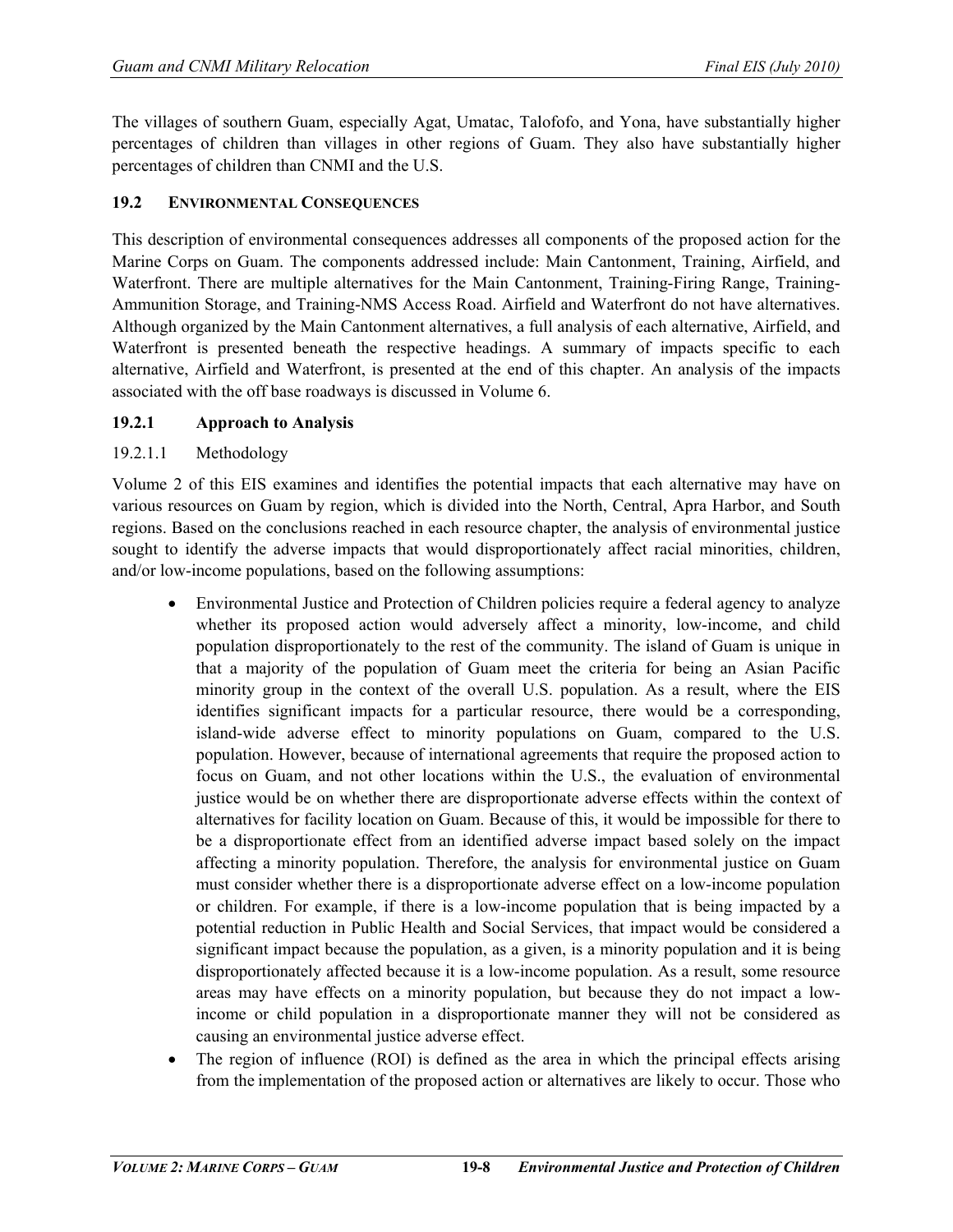may be affected by the consequences of the alternatives are often those who reside or otherwise occupy areas immediately adjacent to the alternative locations.

• Because impacts under the proposed action are related either to construction or operations, impacts to villages could result from either a "spill over" effect that extends beyond an installation's boundary line into the surrounding community (for instance, noise impacts from operations), or that directly affect minority populations in the ROI.

The analysis involved the application of three tiers of criteria to assess the environmental justice implications for each significant impact identified in the relevant resource chapters. In some cases if the analysis shows that the requirements for the specific criteria have not been met, then a discussion on the next tier may not be required. For instance, if an applicable disadvantaged group is not disproportionately affected in Tier 2, then a discussion on significant effects under environmental justice would not be warranted

- *Tier 1*: *Are there any racial minorities, low-income, or children populations adjacent to the proposed action site?*
- *Tier 2: Are the applicable disadvantaged groups disproportionately affected by the negative environmental consequences of the proposed action(s)?*
- *Tier 3*: *Would the disproportionate adverse effects be significant?*

## 19.2.1.2 Determination of Significance

According to Section 1508.27 of the CEQ Regulations for Implementing NEPA (CEQ 1979), determining the level of significance of an environmental impact requires that both context and intensity be considered. These are defined in Section 1508.27 as follows:

- "Context. This means that the significance of an action must be analyzed in several contexts such as society as a whole (human, national), the affected region, the affected interests, and the locality. Significance varies with the setting of the proposed action. For instance, in the case of a site-specific action, significance would usually depend upon the effects in the locale rather than in the world as a whole. Both short- and long-term effects are relevant".
- "Intensity. This refers to the severity of the impact. Responsible officials must bear in mind that more than one agency may make decisions about partial aspects of a major action. The following should be considered in evaluating intensity:
	- o Impacts that may be both beneficial and adverse. A significant effect may exist even if the federal agency believes that on balance the effect would be beneficial.
	- o The degree to which the proposed action affects public health or safety.
	- o Unique characteristics of the geographic area such as proximity to historic or cultural resources, park lands, prime farmlands, wetlands, wild and scenic rivers, or ecologically critical areas.
	- $\circ$  The degree to which the effects on the quality of the human environment are highly uncertain or involve unique or unknown risks.
	- o The degree to which the action may establish a precedent for future actions with significant effects or represents a decision in principle about a future consideration.
	- o Whether the action is related to other actions with individually insignificant but cumulatively significant impacts. Significance exists if it is reasonable to anticipate a cumulatively significant impact on the environment. Significance cannot be avoided by terming an action temporary or by breaking it down into small component parts.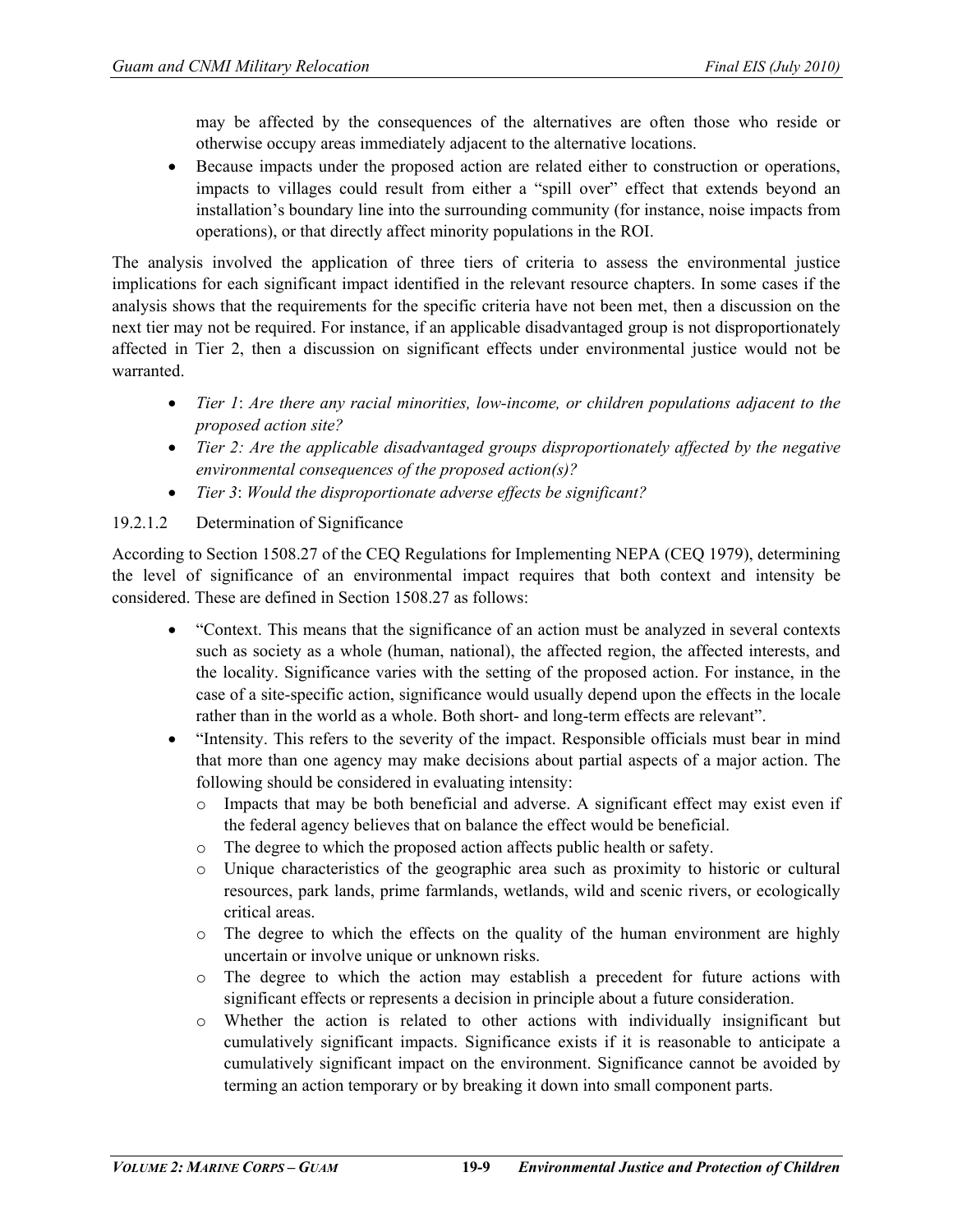- o The degree to which the action may adversely affect districts, sites, highways, structures, or objects listed in or eligible for listing in the National Register of Historic Places or may cause loss or destruction of significant scientific, cultural, or historical resources.
- o The degree to which the action may adversely affect an endangered or threatened species or its habitat that has been determined critical under the Endangered Species Act of 1973.
- o Whether the action threatens a violation of federal, state, or local law or requirements imposed for the protection of the environment."

This chapter uses these criteria to determine significance for the proposed action in terms of environmental justice.

#### 19.2.1.3 Issues Identified During Public Scoping Process

As part of the analysis, concerns relating to environmental justice or the protection of children that were mentioned by the public, including regulatory stakeholders, during scoping meetings were addressed. These included:

- Concerns that disruption to family lives and cultural values would ultimately "jeopardize the future of [indigenous] children."
- Concerns from the Micronesian Youth Services Network about ensuring that, "the transition of personnel on our islands will not disrupt our family lives and our cultural values..."
- Concerns that indigenous people of Guam are treated as second-class citizens. One commenter from Saipan indicated that, "these are their islands, and the locals' culture and related artifacts which still can be found...are also deserving of respect."
- Sanctuary, Incorporated, a non-profit organization focused on youth and their families, recommended using the *Social Impact Assessment Guide and Principles* as a basis for conducting the social impact study for this EIS.
- The Chamorro Studies Association requested, "protect the people of Guam and their human rights."
- The CMTF Social and Cultural Subcommittee submitted a comprehensive paper on the subject of Chamorro interests (see Appendix G). That subcommittee recommends that the EIS identify issues and concerns that must be addressed to minimize negative social impacts and allow local and military communities to live in harmony.

## 19.2.1.4 Public Involvement

Given the public concern expressed during the public scoping process and in keeping with CEQ guidance to "develop effective public participation strategies," the following public involvement measures were implemented (Table 19.2-1) to ensure that minority populations on Guam were provided the opportunity to participate in the public review process of this EIS.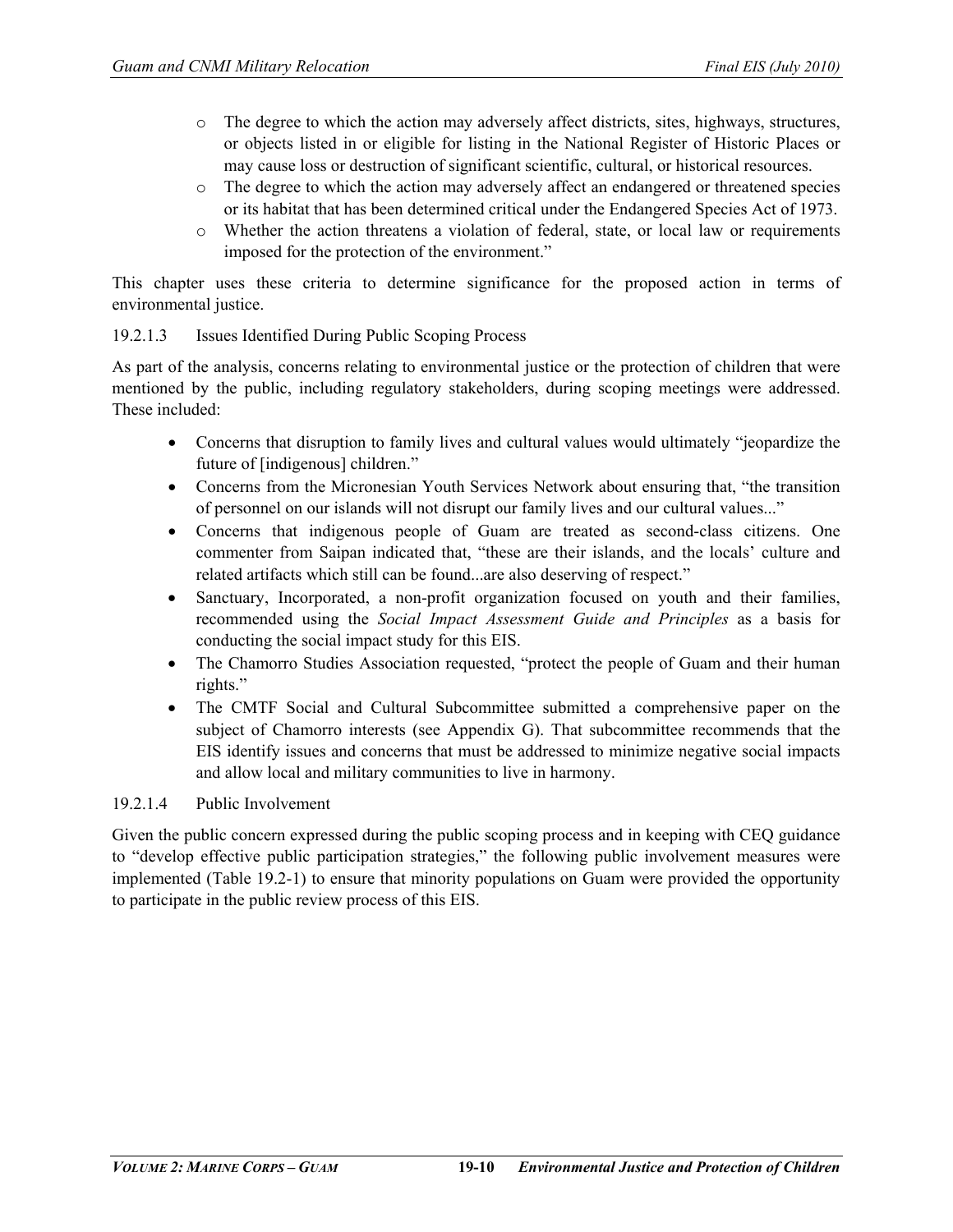| Alternative 1                                                                                                                                                                                       | <i>Alternative 2</i>                                                                                                                                                                                           | Alternative 3                                                                                                                                                                                       | Alternative 8                                                                                                                                                                                                  |  |  |
|-----------------------------------------------------------------------------------------------------------------------------------------------------------------------------------------------------|----------------------------------------------------------------------------------------------------------------------------------------------------------------------------------------------------------------|-----------------------------------------------------------------------------------------------------------------------------------------------------------------------------------------------------|----------------------------------------------------------------------------------------------------------------------------------------------------------------------------------------------------------------|--|--|
| <b>Public Involvement</b>                                                                                                                                                                           |                                                                                                                                                                                                                |                                                                                                                                                                                                     |                                                                                                                                                                                                                |  |  |
| • Public meetings were<br>located in areas most<br>accessible to public<br>transportation<br>• Public notices were<br>printed as well as<br>online                                                  | • Public meetings were<br>located in areas most<br>accessible to public<br>transportation<br>• Public notices were<br>printed as well as<br>online                                                             | • Public meetings were<br>located in areas most<br>accessible to public<br>transportation<br>• Public notices were<br>printed as well as<br>online                                                  | • Public meetings were<br>located in areas most<br>accessible to public<br>transportation<br>• Public notices were<br>printed as well as<br>online                                                             |  |  |
| • Extra effort was<br>made to inform<br>residents about public<br>meetings<br>• Written materials<br>were provided in the<br>Chamorro language<br>and an interpreter<br>was provided at<br>meetings | • Extra effort was<br>made to inform<br>residents about public<br>meetings<br>Written materials<br>$\bullet$<br>were provided in the<br>Chamorro language<br>and an interpreter<br>was provided at<br>meetings | • Extra effort was<br>made to inform<br>residents about public<br>meetings<br>• Written materials<br>were provided in the<br>Chamorro language<br>and an interpreter<br>was provided at<br>meetings | • Extra effort was<br>made to inform<br>residents about public<br>meetings<br>Written materials<br>$\bullet$<br>were provided in the<br>Chamorro language<br>and an interpreter<br>was provided at<br>meetings |  |  |

**Table 19.2-1. Environmental Justice Public Involvement**

*Note*: In addition, for all alternatives, the Mitigation Measures proposed for Chapters 6, 8, 9, 10, and 12 of Volume 2 are recommended; refer to Tables 6.2-6, 8.2-7, 9.2-6, 10.2-15, and 12.2-6, respectively.

#### **19.2.2 Alternative 1**

#### 19.2.2.1 North

#### Noise

Under Alternative 1, most of the impacts would be less than significant. For those potential noise impacts of construction and operation of the Route 15 firing ranges that may exceed acceptable noise levels, the use of proposed mitigation measures would reduce noise levels to less than significant levels. Proposed mitigation measures include project sequencing through adaptive program management of construction and/or temporary or permanent sound barriers. Firing range mitigations also include maintaining the current dense foliage to attenuate and reduce noise effects.

Noise impacts during the operational phase due to the hand grenade range in Andersen South would be significant for a small number of nearby residents and they would not be mitigable. Proposed mitigation measures to avoid this significant impact cannot be identified because engineering controls aimed to reduce the low frequency sound generated from hand grenades are not feasible. If innovative and new technologies are developed, made available, and are applicable to address noise impacts on Guam, they would be considered as proposed mitigation measures.

## *Tier 1: Are there any racial minorities, low-income, or children populations adjacent to the proposed action site?*

Noise-sensitive land uses within the north region of Guam include multi- and single-family residences, parks, churches, and schools. Racial and ethnic minority and low-income populations and children of the villages of Dededo and Yigo are present adjacent to the proposed action site.

*Tier 2: Are the applicable disadvantaged groups disproportionately affected by the negative environmental consequences of the proposed action(s)?*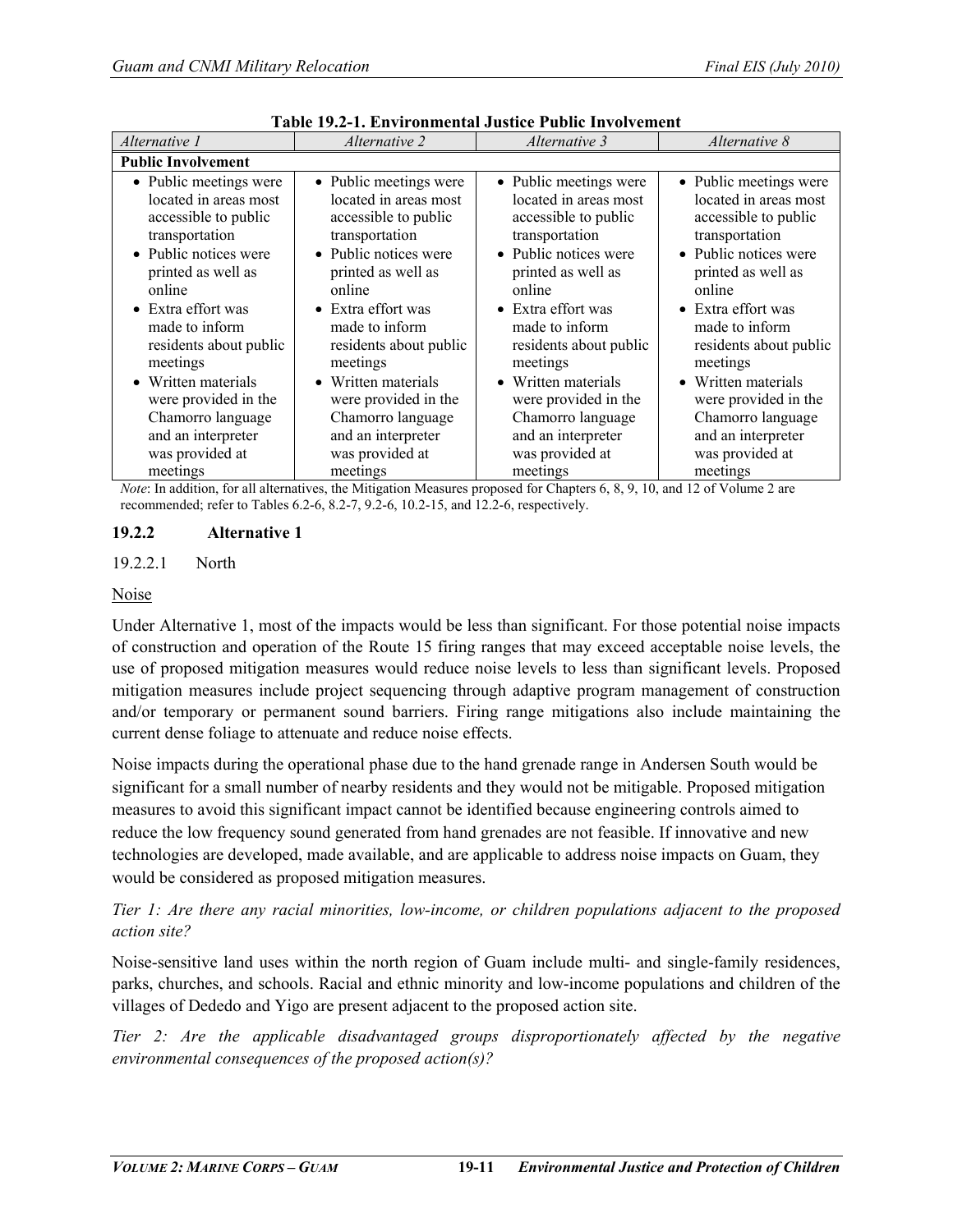Special-status populations would not be disproportionately affected by noise impacts from the hand grenade range in Andersen South because the entire region has minority, low-income, and child populations. All residents within the area of noise impacts for the proposed hand grenade range in Andersen South under training Alternatives A or B would be affected in the same manner; therefore, minority and low-income populations would not be disproportionately affected by noise and there would not be disproportionate risks to the health and safety of children as a result of noise.

#### Recreation

As described in Volume 2, Chapter 9 (Recreational Resources), there are numerous public recreational resources in Dededo and Yigo. Chapter 9 discusses that while the proposed action would occur on Department of Defense (DoD) land, indirect adverse impacts to public recreational resources are anticipated due to the large influx of military personnel, *their* dependents, and the H2B workers that are anticipated to provide much of the labor for the construction effort in the north. As Chapter 9 states, this population increase would cause an increase in demand for recreational services, which would likely result in crowding during peak use times (i.e., weekends, holidays, and evenings during summer), as well as increased wear and tear on the resources themselves. While population levels are expected to taper off again in a few years, this in-migration would nonetheless alter the availability and condition of public recreational resources on northern Guam. Potentially-affected resources include: Guam International Raceway, Marbo Cave, Pagat Trail and associated trails in the vicinity, cultural gathering activities (*suruhana*), and off-shore fishing near Marbo Cave. Implementation of Alternative 1, regardless of the Training Complex Alternatives A or B, would cause the cessation of the present activities at all the resources mentioned because the Known Distance (KD) Range Complex is proposed in that location.

*Tier 1: Are there any racial minorities, low-income, or children populations adjacent to the proposed action site?*

The recreational resources are generally used by all people of Guam, which includes a high proportion of racial or ethnic minorities, low-income individuals, and children.

*Tier 2: Are the applicable disadvantaged groups disproportionately affected by the negative environmental consequences of the proposed action(s)?* 

Minority and low-income populations and children are not disproportionately affected by the increase in demand to recreation areas, because the entire region has a minority or special status population. All people of Guam would be affected by impacts to recreational resources; therefore Alternative 1 would not result in disproportionately high and adverse effects on minority or low-income populations nor would there be disproportionate risks to the health and safety of children.

#### Land Acquisition

There would be significant impacts to land ownership if there is a forced sale of land at the former FAA and Harmon parcels to the federal government for the main cantonment. As described in the approach to analysis in Volume 2 Chapters 8 and 16, it is assumed landowners are not interested in selling their land. Although there may be landowners who are interested in selling their land, the assumption of significant impact remains until negotiations are complete. There would also be relocations and land acquisition, or long-term leases for roadway improvements.

Federal regulations regarding land acquisition mitigate for the economic impacts experienced by individual landowners and occupants due to land acquisition. However, due to the extent of the proposed land acquisition and potential increase in federally owned or controlled land on Guam, and a reduction in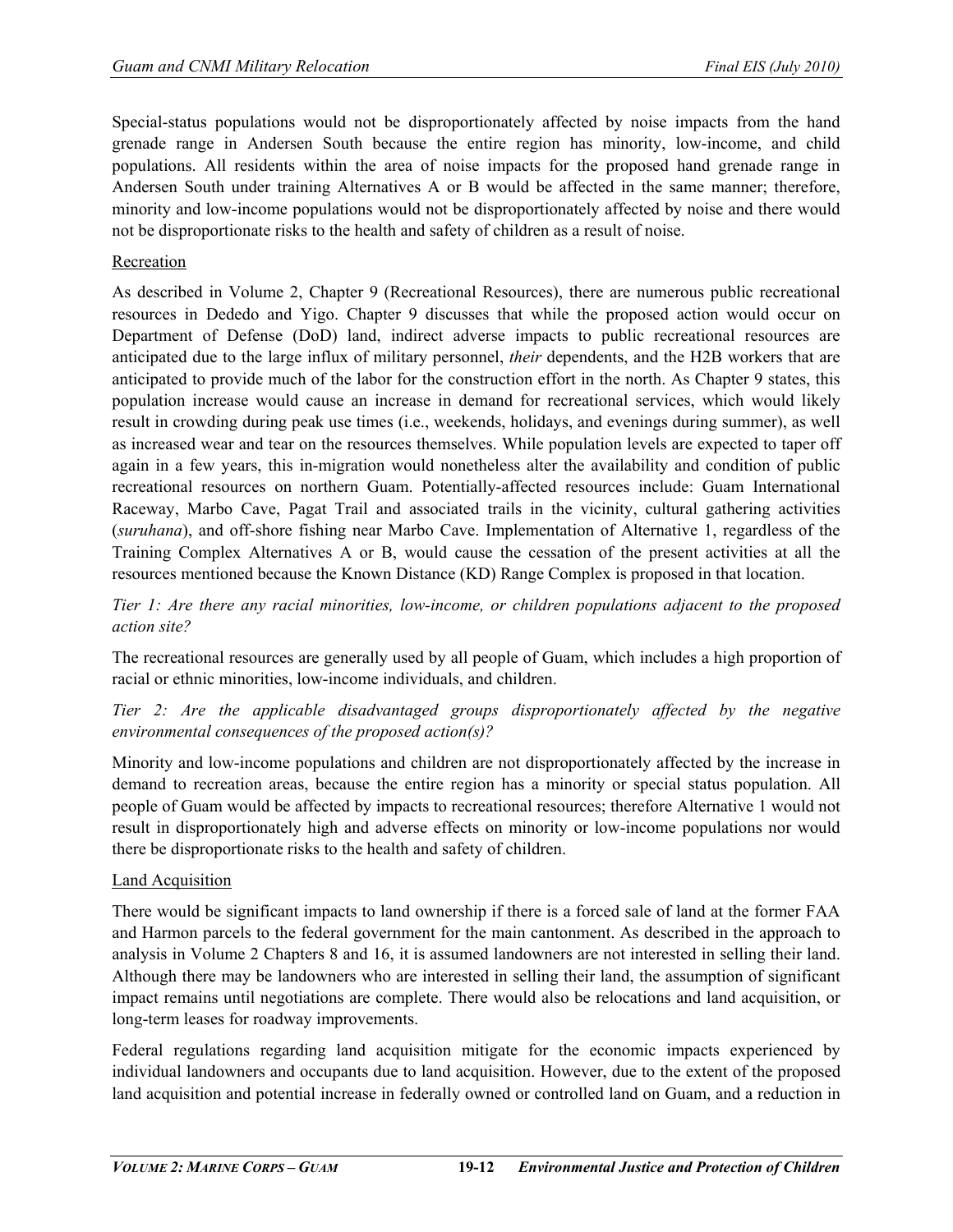access to lands of sociocultural and recreational importance, the overall socioeconomic impacts of land acquisition would be significant.

*Tier 1: Are there any racial minorities, low-income, or children populations adjacent to the proposed action site?*

Based on the data provided in Sections  $19.1.2 - 19.1.4$ , the private land owners are likely to be racial minorities that live in areas with a higher poverty rate than the U.S.

*Tier 2: Are the applicable disadvantaged groups disproportionately affected by the negative environmental consequences of the proposed action(s)?*

As discussed in Section 19.2.1.1, because all of Guam is considered a racial and ethnic minority population, minorities would not experience disproportionately high and adverse effects due to land acquisition. Because federal regulations regarding land acquisition would ensure that significant economic impacts to landowners and occupants do not occur, low-income populations would not experience disproportionately high and adverse effects due to land acquisition. Land acquisition would not result in health and safety risks that would disproportionately impact children. Therefore, Alternative 1 would not result in disproportionate land use or socioeconomic impacts to minority and low-income populations or children as a result of land acquisition.

#### Public Health Care and Social Services

According to Chapter 16 of this Volume, health services of the Guam Department of Public Health and Social Services (GDPHSS) and the Guam Department of Mental Health and Substance Abuse (GDMHSA) target the most indigent populations for health care. Therefore, the majority of Guam residents accessing health services from the GDPHSS and the GDMHSA are low income and uninsured. However, many people with health insurance also use GDPHSS and GDMHSA services because unaffordable co-payments or missing coverage for specific services and medications necessitate that they access the free services of these two public agencies. This section assesses if the proposed action would disproportionately reduce or limit access to GDPHSS and GDMHSA services to low-income populations on Guam.

## *Tier 1: Are there any racial minorities, low-income, or children populations adjacent to the proposed action site?*

While Public Health and Social Services affects minorities and special status groups island-wide, there are racial minorities, low-income, and children populations in the North.

*Tier 2: Are the applicable disadvantaged groups disproportionately affected by the negative environmental consequences of the proposed action(s)?*

Minorities and child populations are not disproportionately affected by a reduction in Public Health and Social Services; however, low-income populations would be disproportionately affected, because the GDPHSS and GDMHSA's programs are designed to primarily serve the poor and uninsured. As indicated in Chapter 16, Socioeconomics, the population growth associated with the proposed action would increase the number of uninsured and underinsured people attempting to access the free services of GDPHSS and GDMHSA, especially temporary workers entering Guam through the Compact of Free Association agreement that does not require individuals to have health coverage before arriving on Guam. Without an increase in staff and other resources, this increase in demand for GDPHSS and GDMHSA would strain existing services to low-income people on Guam.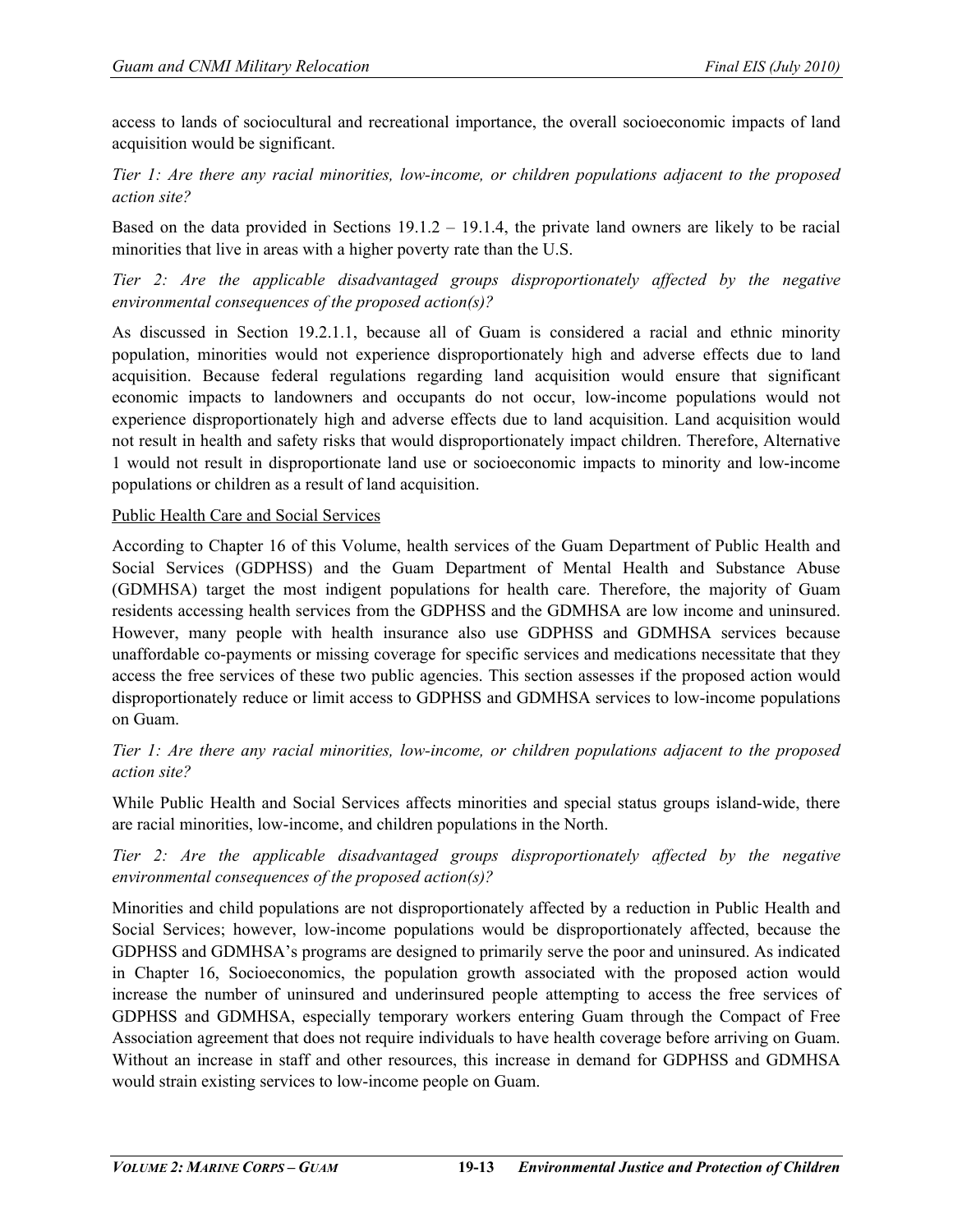## *Tier 3: Would the disproportionate adverse effect(s) be significant?*

This would depend on how great the demand would be. Given that the GDPHSS and GDMHSA programs are already strained and insufficient to support the needs of the low-income population on Guam, it is likely that the population increase anticipated as part of the proposed action would have disproportionately high and adverse effects on the low-income and uninsured populations on Guam and these effects would be significant.

#### Socioeconomic Impacts

According to Chapter 16 of this EIS, the proposed action would have several adverse socioeconomic impacts. Implementation of the proposed action would result in a "boom then bust" effect where the population on Guam would increase rapidly through 2014 during the construction phase, and then decrease rapidly after 2014 before leveling off. This cycle would lead to a construction downturn and the creation of an economic environment that meets standard definitions of an economic recession (e.g., decrease in jobs and civilian labor force income). With implementation of the proposed action, the cost of goods and services would rise with the increase in population, but may not be matched by an increase in income. Further, high housing costs, crowding, and/or homelessness may occur if the construction phase housing demand is not met at the construction peak.

This section assesses these impacts in terms of environmental justice.

*Tier 1: Are there any racial minorities, low-income, or children populations adjacent to the proposed action site?*

As Table 19.1-1 indicates, Guam villages have a high percentage of low-income people. The villages have similar percentages of low-income populations when compared to each other and the CNMI (Table 19.1-1).

*Tier 2: Are the applicable disadvantaged groups disproportionately affected by the negative environmental consequences of the proposed action(s)?*

While all populations on Guam would experience the aforementioned socioeconomic impacts, lowerincome people are more likely to slip into poverty under economic distress. Low-income people are more financially vulnerable because they have fewer resources to support them in difficult economic times. The possible combination of higher costs of goods and services with higher housing costs would likely affect low-income people more severely than those with additional resources. Stressful economic circumstances may push people on the verge of poverty into poverty. Therefore, Alternative 1 would likely result in disproportionately high and adverse socioeconomic effects on low-income populations on Guam.

## *Tier 3: Would the disproportionate adverse effect(s) be significant?*

Although Alternative 1 could have both significant adverse and disproportionate socioeconomic impacts in terms of environmental justice on low-income populations, some of the socioeconomic impacts would be beneficial. Chapter 16 proposes mitigation measures to reduce some potential adverse socioeconomic impacts. If these proposed mitigation measures are implemented, they would help reduce the impacts of the proposed action on low-income populations on Guam.

#### Public Health and Safety

Chapter 18 of this Volume concludes that Guam clinics and hospital would not likely be able to increase staffing to meet current health care service ratios and would not be capable of handling a potential increase in illnesses resulting from population growth. Because it is not likely that adequate increases in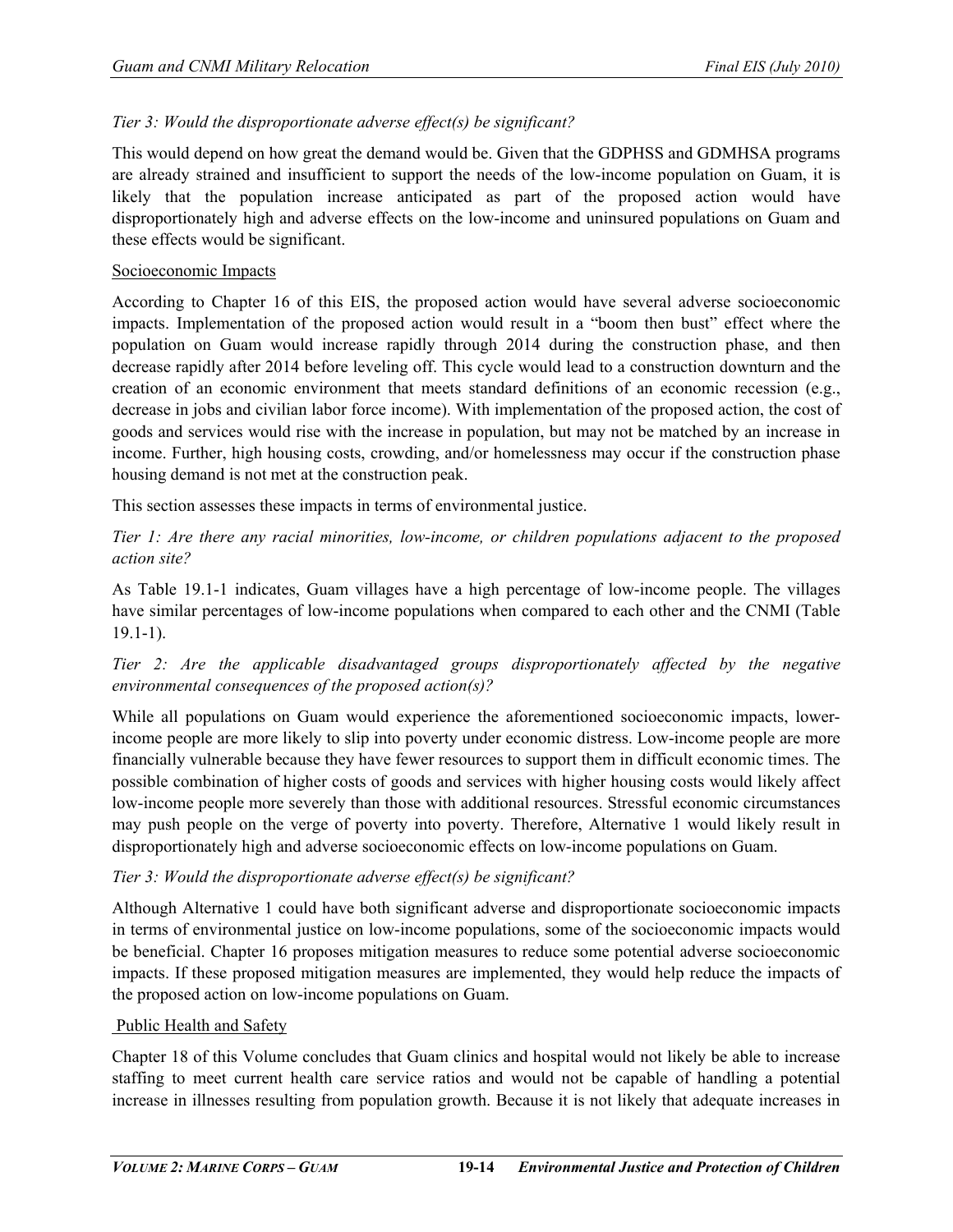the number of doctors and nurses needed to maintain service conditions would occur, significant impacts to health care services are anticipated unless the federal inter-agency task force succeeds in finding funding and/or other assistance to help upgrade the deficiencies in healthcare; therefore, significant impacts to health care services would be anticipated.

It is anticipated that the Guam Police Department and Guam Fire Department would not be able to increase staffing to meet current service ratios unless the federal inter-agency task force succeeds in finding funding and/or other assistance to help upgrade deficiencies; therefore, significant impacts to police and fire service is anticipated. No impacts to public health and safety are anticipated from management of hazardous substances. Less than significant impacts are anticipated from UXO and traffic incidents due to the increase in military personnel and dependents, construction employees, and natural population increase. Traffic congestion impacts and off base roadway projects are discussed in Volume 6.

*Tier 1: Are there any racial minorities, low-income, or children populations adjacent to the proposed action site?*

The populations of the villages affected by Alternative 1 have high percentages of racial minorities, low income groups, and children .

*Tier 2: Are the applicable disadvantaged groups disproportionately affected by the negative environmental consequences of the proposed action(s)?*

Minority populations are not disproportionately affected by the Public Health and Safety issues, because the entire region has a minority population. Low-income populations and children of low-income families would be disproportionately affected by significant adverse impacts to health care services. Impacts to police and fire services would affect all populations on Guam in the same manner; therefore, impacts to safety services would not be disproportionately high and adverse.

## *Tier 3: Would the disproportionate adverse effect(s) be significant?*

Because of the existing sub-standard conditions of health care services on Guam, the impacts of Alternative 1 on public health care services would be significant on low-income populations and child of low-income families.

## 19.2.2.2 Central

Noise

Under Alternative 1, most of the impacts would be less than significant. For those potential noise impacts of construction and operation of the Route 15 firing ranges that may exceed acceptable noise levels, the use of proposed mitigation measures would reduce noise levels to less than significant levels. Proposed mitigation measures include project sequencing through adaptive program management of construction and/or temporary or permanent sound barriers. Firing range mitigations also include maintaining the current dense foliage to attenuate and reduce noise effects.

Noise impacts during the operational phase due to the hand grenade range in Andersen South would be significant for a small number of residents.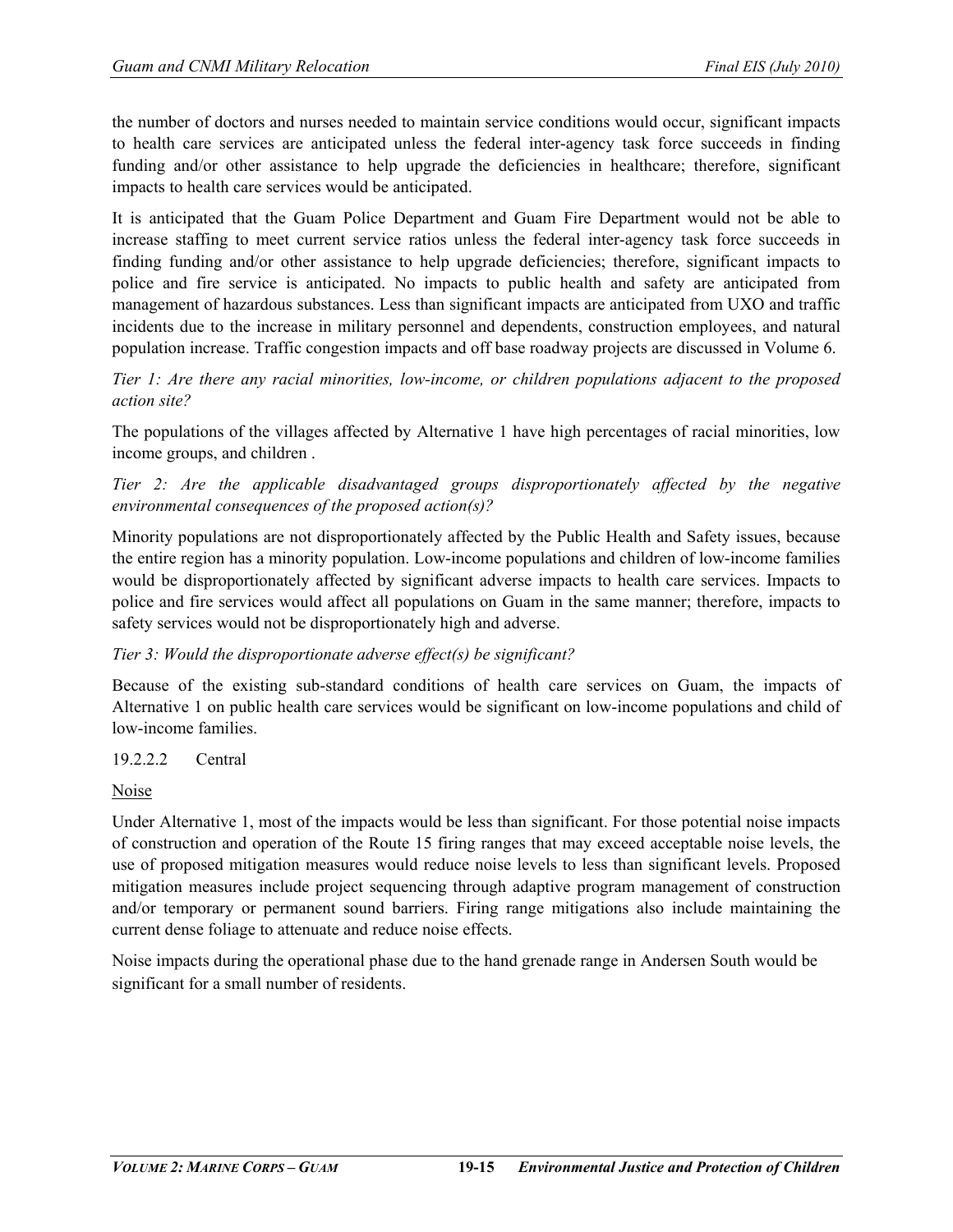*Tier 1: Are there any racial minorities, low-income, or children populations adjacent to the proposed action site?*

Noise-sensitive land uses within the central region of Guam include multi- and single-family residences, parks, churches, and schools. Racial and ethnic minority, low-income populations, and children are present in the village of Mangilao adjacent to the proposed action site.

*Tier 2: Are the applicable disadvantaged groups disproportionately affected by the negative environmental consequences of the proposed action(s)?* 

Minority and special status populations would not be disproportionately affected by noise impacts from the hand grenade range in Andersen South. The entire region has minority and special status populations. All residents within the area of noise impacts for the proposed hand grenade range in Andersen South under training Alternatives A or B would be affected in the same manner; therefore, minority and lowincome populations and children would not be disproportionately affected by noise nor would there be disproportionate risks to the health and safety of children.

#### Recreational

Due to the proposed action, Pagat trail, a recreational and a cultural resource near Andersen South, would be closed to the public because it would be located within the safety zone of a planned fire training area. Cultural resource mitigation in Volume 2, Chapter 12 suggests that the military would consider allowing limited access to this and other cultural sites to the Chamorros; therefore Alternative 1 would not result in disproportionately high and adverse effects on minority populations nor would there be disproportionate risks to the health and safety of children.

#### Land Acquisition of Proposed Range A and B Areas

There would be a significant impact due to forced sale of the Route 15 lands to the federal government for firing ranges on Guam. As described in the approach to analysis in Volume 2 Chapters 8 and 16, it is assumed landowners are not interested in selling their land. Although there may be landowners who are interested in selling their land, the assumption of significant impact remains until negotiations are complete. There would also be relocations and land acquisition, or long-term leases for roadway improvements.

Federal regulations regarding land acquisition mitigate for the economic impacts experienced by individual landowners and occupants due to land acquisition. However, due to the extent of the proposed land acquisition and potential increase in federally owned or controlled land on Guam, and a reduction in access to lands of sociocultural and recreational importance, the overall socioeconomic impacts of land acquisition would be significant.

## *Tier 1: Are there any racial minorities, low-income, or children populations adjacent to the proposed action site?*

The site itself is sparsely developed; however, based on the data provided in Sections 19.1.2 – 19.1.4, the private land owners are likely to be racial minorities that live in areas with a higher poverty rate than the U.S.

*Tier 2: Are the applicable disadvantaged groups disproportionately affected by the negative environmental consequences of the proposed action(s)?*

As discussed in Section 19.2.1.1, because all of Guam is considered a racial and ethnic minority population, minorities would not experience disproportionately high and adverse effects due to land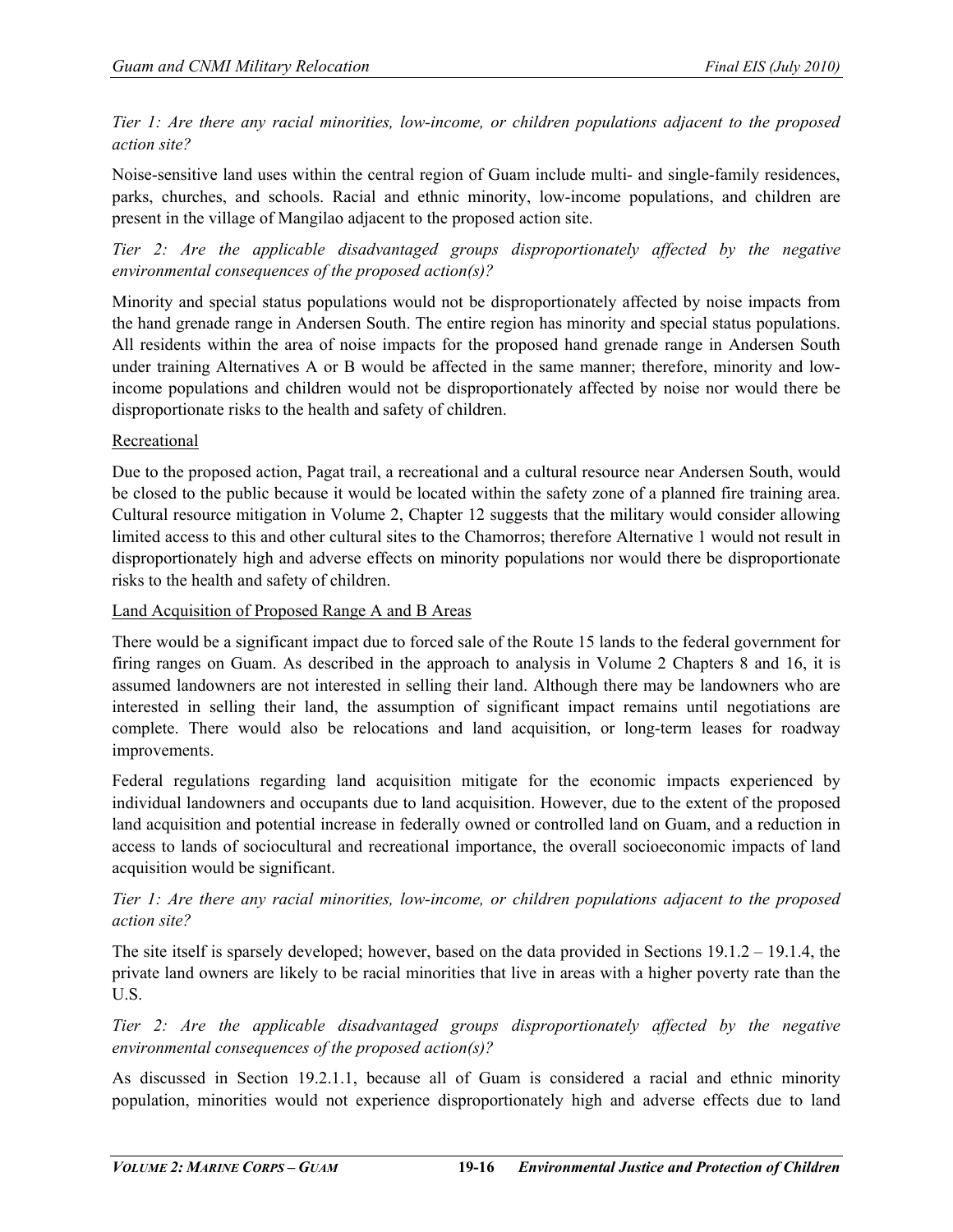acquisition. Because federal regulations regarding land acquisition would ensure that significant economic impacts to landowners and occupants do not occur, low-income populations would not experience disproportionately high and adverse effects due to land acquisition. Land acquisition would not result in health and safety risks that would disproportionately impact children. Therefore, Alternative 1 would not result in disproportionate land use or socioeconomic impacts to minority and low-income populations or children as a result of land acquisition.

Access to Public Health and Social Services

Impacts would be the same as for the North.

Socioeconomic Impacts

Impacts would be the same as for the North.

Public Health and Safety Impacts

Impacts would be the same as for the North.

19.2.2.3 Apra Harbor

As discussed in Chapter 2 of this Volume, proposed Marine Corps actions at Navy Base Guam include the construction of a ship berthing and embarkation/staging area and the construction of an amphibious craft laydown area. Also included are the relocation of U.S. Coast Guard facilities, the military working dog kennel, and Apra Medical/Dental Clinic.

Access to Public Health and Social Services

Impacts would be the same as the North.

Socioeconomic Impacts

Impacts would be the same as the North.

Public Health and Safety Impacts

Impacts would be the same as for the North.

19.2.2.4 South

#### Recreation

While there are fewer public recreational resources in the south, there are several resources along the coast as described in Volume 2, Chapter 9. An increase in the number of people using these resources is anticipated with implementation of the proposed action. This may have an adverse impact on the ability of others to use these resources.*Tier 1: Are there any racial minorities, low-income, or children populations adjacent to the proposed action site?*

There are high percentages of racial minorities in the southern villages of Guam, and many of these villages have high levels of poverty and children.

*Tier 2: Are the applicable disadvantaged groups disproportionately affected by the negative environmental consequences of the proposed action(s)?*

All people of Guam would be affected by impacts to recreational resources; therefore Alternative 1 would not result in disproportionately high and adverse effects on minority or low-income populations nor would there be disproportionate risks to the health and safety of children.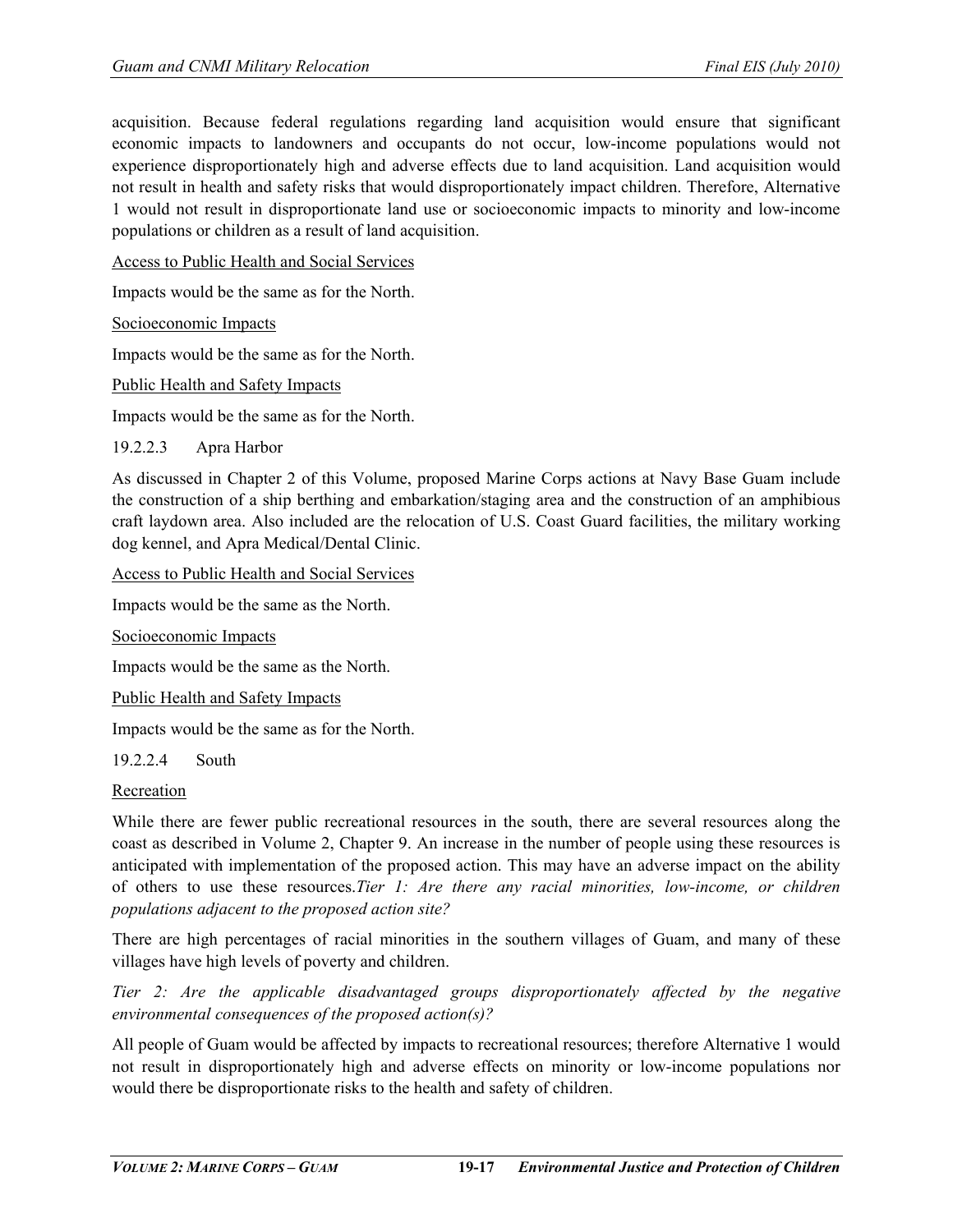Access to Public Health Services

Impacts would be the same as the North.

Socioeconomic Impacts

Impacts would be the same as the North.

Public Health and Safety Impacts

Impacts would be the same as the North.

19.2.2.5 Proposed Mitigation Measures

To reduce potential impacts from the implementation of Alternative 1, it is recommended that the proposed mitigation measures in Chapters 6, 8, 9, 10, 12, 16 and 18 of Volume 2 be implemented. This would reduce impacts related to recreation, cultural resources, socioeconomics, public health and safety services and land ownership/use on the surrounding community.

The following measures are recommended to address potential impacts to low-income people due to the proposed land acquisition or long term leasing of the Route 15 lands:

• The proposed mitigation measures in Chapter 8, Land Use.

The following measures are recommended to reduce the strain on GDPHSS and GDMHSA health services for the poor and uninsured:

The proposed mitigation measures in Chapter 16, Socioeconomics.The following measures would likely reduce the socioeconomic impacts to low-income residents of Guam:

• The proposed mitigation measures in Chapter 16, Socioeconomics.

The following measures would likely reduce the public health and safety impacts to racial minority and low-income residents and children of Guam:

• DoD would lead a federal inter-agency effort to identify other federal programs and funding sources that could benefit the people of Guam and Tinian in regards to health care, social services, disease control and/or other assistance to help Guam and Tinian upgrade their capacity to care for and help prevent increased incidence of illnesses. This mitigation measure is described in the Public Health and Safety category.

#### **19.2.3 Alternative 2 (Preferred Alternative)**

19.2.3.1 North

The impacts for the actions proposed in Alternative 2 are the same as those discussed under Alternative 1.

19.2.3.2 Central

The impacts for the actions proposed in Alternative 2 are the same as those discussed under Alternative 1.

#### 19.2.3.3 Apra Harbor

The impacts for the actions proposed in Alternative 2 are the same as those discussed under Alternative 1.

19.2.3.4 South

The impacts for the actions proposed in Alternative 2 are the same as those discussed under Alternative 1.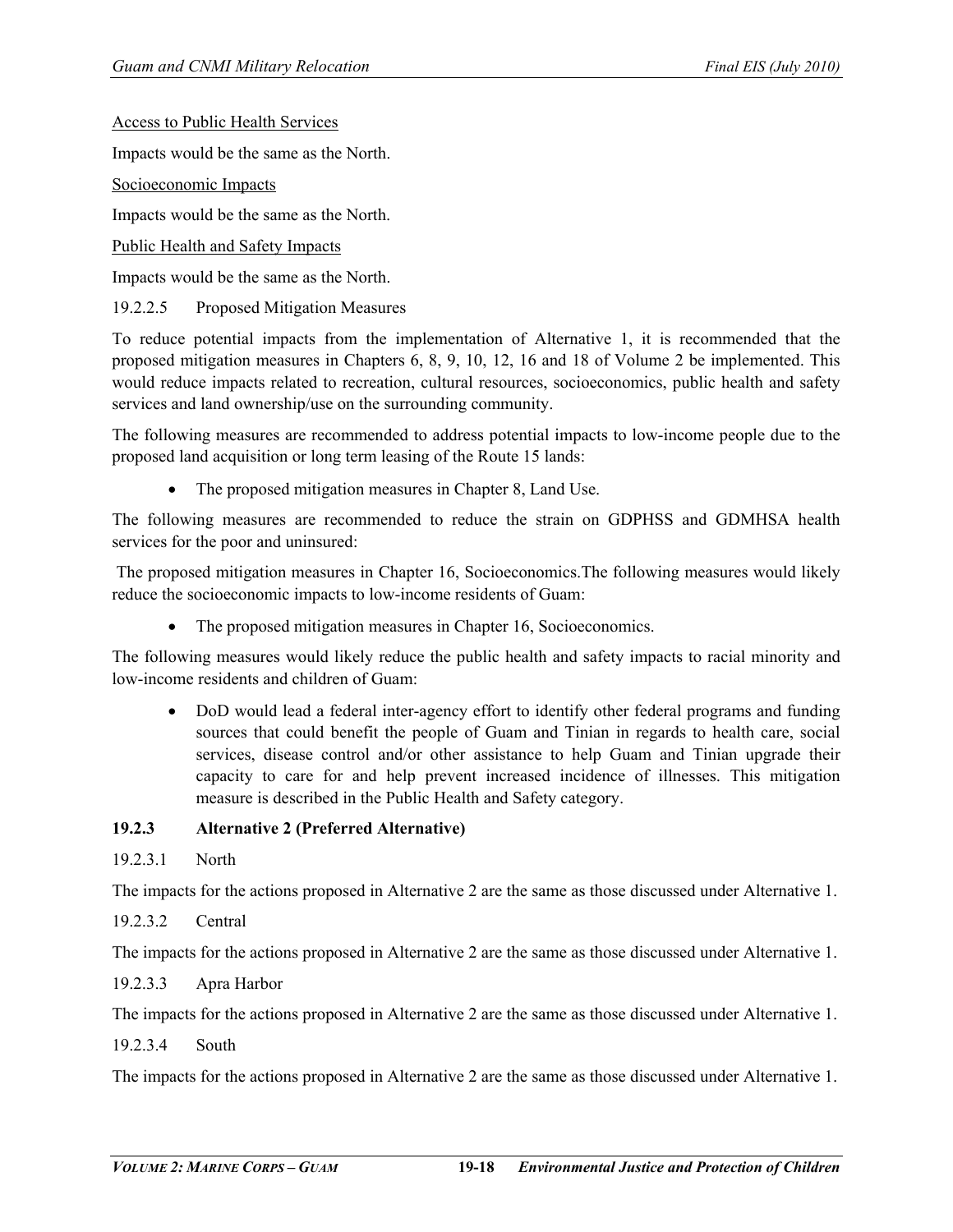#### 19.2.3.5 Proposed Mitigation Measures

The proposed mitigation measures for Alternative 2 are the same as those proposed for Alternative 1.

#### **19.2.4 Alternative 3**

19.2.4.1 North

The impacts for the actions proposed in Alternative 3 are the same as those discussed under Alternatives 1 and 2.

19.2.4.2 Central

The impacts for the actions proposed in Alternative 3 are the same as those discussed under Alternatives 1 and 2.

#### 19.2.4.3 Apra Harbor

The impacts for the actions proposed in Alternative 3 are the same as those discussed under Alternatives 1 and 2.

19.2.4.4 South

The impacts for the actions proposed in Alternative 3 are the same as those discussed under Alternatives 1 and 2.

19.2.4.5 Proposed Mitigation Measures

The proposed mitigation measures for Alternative 3 are the same as those proposed for Alternatives 1 and 2.

#### **19.2.5 Alternative 8**

19.2.5.1 North

The impacts for the actions proposed in Alternative 8 are the same as those discussed under Alternatives 1 and 2.

19.2.5.2 Central

The impacts for the actions proposed in Alternative 8 are the same as those discussed under Alternatives 1 and 2.

## 19.2.5.3 Apra Harbor

The impacts for the actions proposed in Alternative 8 are the same as those discussed under Alternatives 1 and 2.

19.2.5.4 South

The impacts for the actions proposed in Alternative 8 are the same as those discussed under Alternatives 1 and 2.

19.2.5.5 Proposed Mitigation Measures

The proposed mitigation measures under Alternative 8 are the same as those proposed under Alternatives 1 and 2.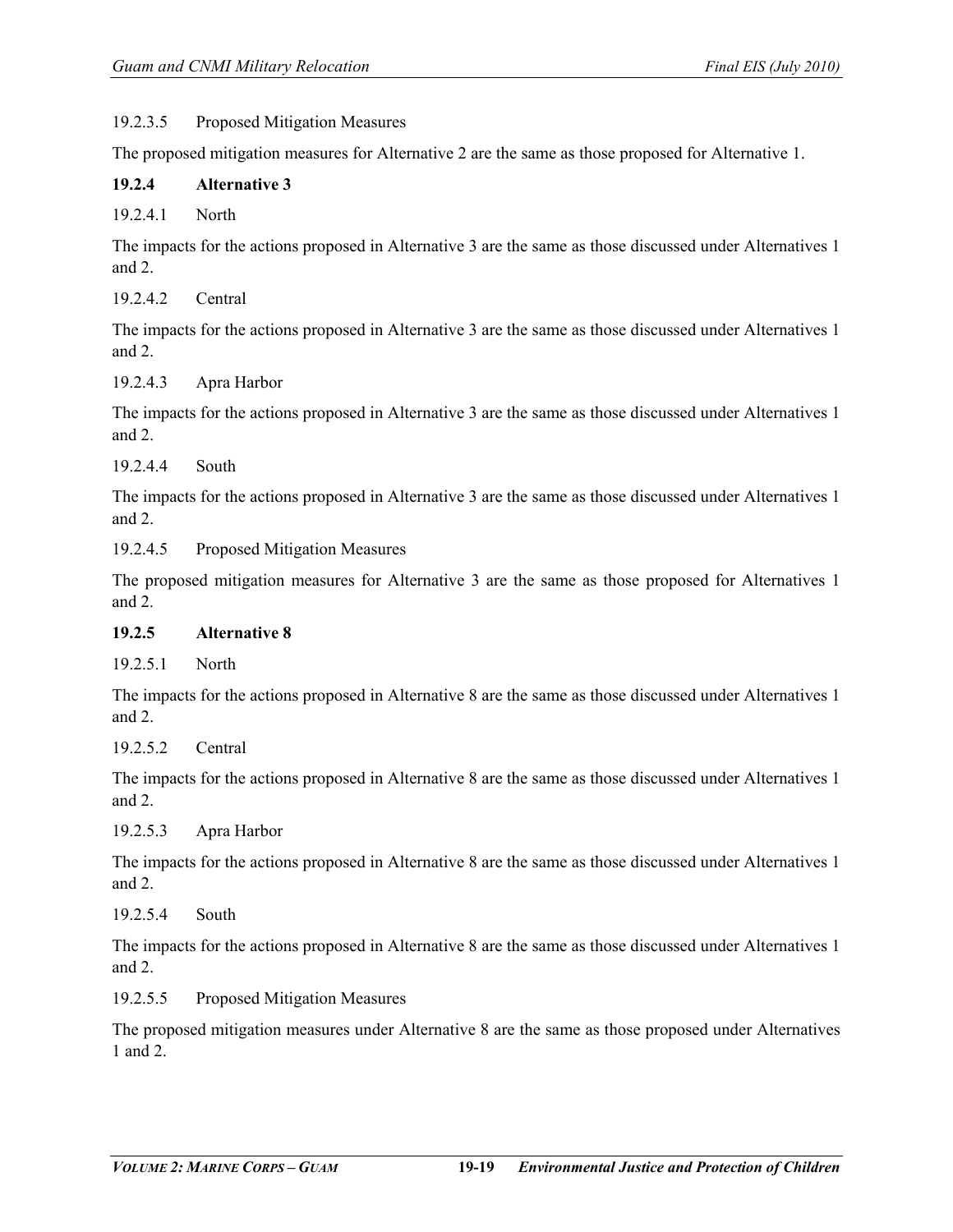#### **19.2.6 No-Action Alternative**

Under the no-action alternative, no construction or operations associated with the proposed military relocation to Guam would occur. Existing operations at the proposed project areas would continue. Recreational and cultural resources like Pagat Trail in northern Guam would remain open to the public, so there would be no disproportionate impact to Chamorros.

The GDPHSS and GDMHSA services would be insufficient to meet the demand; however, their programs would not have the added strain of increased demand due to uninsured and underinsured migrant workers. The no-action alternative would not change the present impact and status of minority, low-income, or children populations.

Under the no-action alternative, the economy of Guam would not change as rapidly as under the proposed action. There would remain a high percentage of low-income people on Guam.

#### **19.2.7 Summary of Impacts**

Tables 19.2-2, 19.2-3, 19.2-4, and 19.2-5 summarize the potential impacts of each action alternative associated with the Main Cantonment, firing range training, ammunition storage, and NMS access roads. Other off base roadway impacts are discussed in Volume 6. Table 19.2-6 summarizes the potential impacts of other training, airfield, and waterfront components of the proposed action. As these tables indicate, resources that may have effects in terms of environmental justice and the protection of children include access to public health services and socioeconomics.

| Main Cantonment                                                                                                                                                                                                                                                                                         | Main Cantonment                                                                                                                                                                                                                                                                                           | Main Cantonment                                                                                                                                                                                                                                                                                              | Main Cantonment                                                                                                                                                                                                                                                                                           |
|---------------------------------------------------------------------------------------------------------------------------------------------------------------------------------------------------------------------------------------------------------------------------------------------------------|-----------------------------------------------------------------------------------------------------------------------------------------------------------------------------------------------------------------------------------------------------------------------------------------------------------|--------------------------------------------------------------------------------------------------------------------------------------------------------------------------------------------------------------------------------------------------------------------------------------------------------------|-----------------------------------------------------------------------------------------------------------------------------------------------------------------------------------------------------------------------------------------------------------------------------------------------------------|
| Alternative 1 (North)                                                                                                                                                                                                                                                                                   | Alternative 2 (North)                                                                                                                                                                                                                                                                                     | Alternative 3 (North/Central)                                                                                                                                                                                                                                                                                | Alternative 8 (North/Central)                                                                                                                                                                                                                                                                             |
| <b>NI</b>                                                                                                                                                                                                                                                                                               | <b>NI</b>                                                                                                                                                                                                                                                                                                 | NI                                                                                                                                                                                                                                                                                                           | NI                                                                                                                                                                                                                                                                                                        |
| • No disproportionately                                                                                                                                                                                                                                                                                 | • No disproportionately                                                                                                                                                                                                                                                                                   | • No disproportionately                                                                                                                                                                                                                                                                                      | • No disproportionately                                                                                                                                                                                                                                                                                   |
| high and adverse noise                                                                                                                                                                                                                                                                                  | high and adverse noise                                                                                                                                                                                                                                                                                    | high and adverse noise                                                                                                                                                                                                                                                                                       | high and adverse noise                                                                                                                                                                                                                                                                                    |
| impacts.                                                                                                                                                                                                                                                                                                | impacts.                                                                                                                                                                                                                                                                                                  | impacts.                                                                                                                                                                                                                                                                                                     | impacts.                                                                                                                                                                                                                                                                                                  |
| NI                                                                                                                                                                                                                                                                                                      | NI                                                                                                                                                                                                                                                                                                        | <b>NI</b>                                                                                                                                                                                                                                                                                                    | <b>NI</b>                                                                                                                                                                                                                                                                                                 |
| • No land acquisition                                                                                                                                                                                                                                                                                   | • No land acquisition                                                                                                                                                                                                                                                                                     | • No land acquisition                                                                                                                                                                                                                                                                                        | • No land acquisition                                                                                                                                                                                                                                                                                     |
| impacts disproportionately                                                                                                                                                                                                                                                                              | impacts disproportionately                                                                                                                                                                                                                                                                                | impacts disproportionately                                                                                                                                                                                                                                                                                   | impacts disproportionately                                                                                                                                                                                                                                                                                |
| affecting minority and                                                                                                                                                                                                                                                                                  | affecting minority and                                                                                                                                                                                                                                                                                    | affecting minority and                                                                                                                                                                                                                                                                                       | affecting minority and                                                                                                                                                                                                                                                                                    |
| low-income populations                                                                                                                                                                                                                                                                                  | low-income populations                                                                                                                                                                                                                                                                                    | low-income populations                                                                                                                                                                                                                                                                                       | low-income populations                                                                                                                                                                                                                                                                                    |
| <b>SI</b>                                                                                                                                                                                                                                                                                               | <b>SI</b>                                                                                                                                                                                                                                                                                                 | SI                                                                                                                                                                                                                                                                                                           | SI                                                                                                                                                                                                                                                                                                        |
| • The "boom and then bust"                                                                                                                                                                                                                                                                              | • The "boom and then bust"                                                                                                                                                                                                                                                                                | • The "boom and then bust"                                                                                                                                                                                                                                                                                   | • The "boom and then bust"                                                                                                                                                                                                                                                                                |
| cycle of population growth<br>and decline may stress the<br>Guam economy. This<br>would be felt more<br>severely by low-income<br>people, who often do not<br>have resources to buffer<br>hard economic times<br><b>SI</b><br>Guam's public health<br>services would not be able<br>to handle potential | cycle of population<br>growth and decline may<br>stress the Guam economy.<br>This would be felt more<br>severely by low-income<br>people, who often do not<br>have resources to buffer<br>hard economic times<br><b>SI</b><br>• Guam's public health<br>services would not be able<br>to handle potential | cycle of population<br>growth and decline may<br>stress the Guam economy.<br>This would be felt more<br>severely by low-income<br>people, who often do not<br>have resources to buffer<br>hard economic times<br><b>SI</b><br>Guam's public health<br>٠<br>services would not be able<br>to handle potential | cycle of population<br>growth and decline may<br>stress the Guam economy.<br>This would be felt more<br>severely by low-income<br>people, who often do not<br>have resources to buffer<br>hard economic times<br><b>SI</b><br>• Guam's public health<br>services would not be able<br>to handle potential |
| increases in illnesses of                                                                                                                                                                                                                                                                               | increases in illnesses of                                                                                                                                                                                                                                                                                 | increases in illnesses of                                                                                                                                                                                                                                                                                    | increases in illnesses of                                                                                                                                                                                                                                                                                 |
| the medically underserved                                                                                                                                                                                                                                                                               | the medically underserved                                                                                                                                                                                                                                                                                 | the medically underserved                                                                                                                                                                                                                                                                                    | the medically underserved                                                                                                                                                                                                                                                                                 |
| and low income                                                                                                                                                                                                                                                                                          | and low income                                                                                                                                                                                                                                                                                            | and low income                                                                                                                                                                                                                                                                                               | and low income                                                                                                                                                                                                                                                                                            |

**Table 19.2-2. Summary of Main Cantonment Impacts – Alternatives 1, 2, 3 and 8**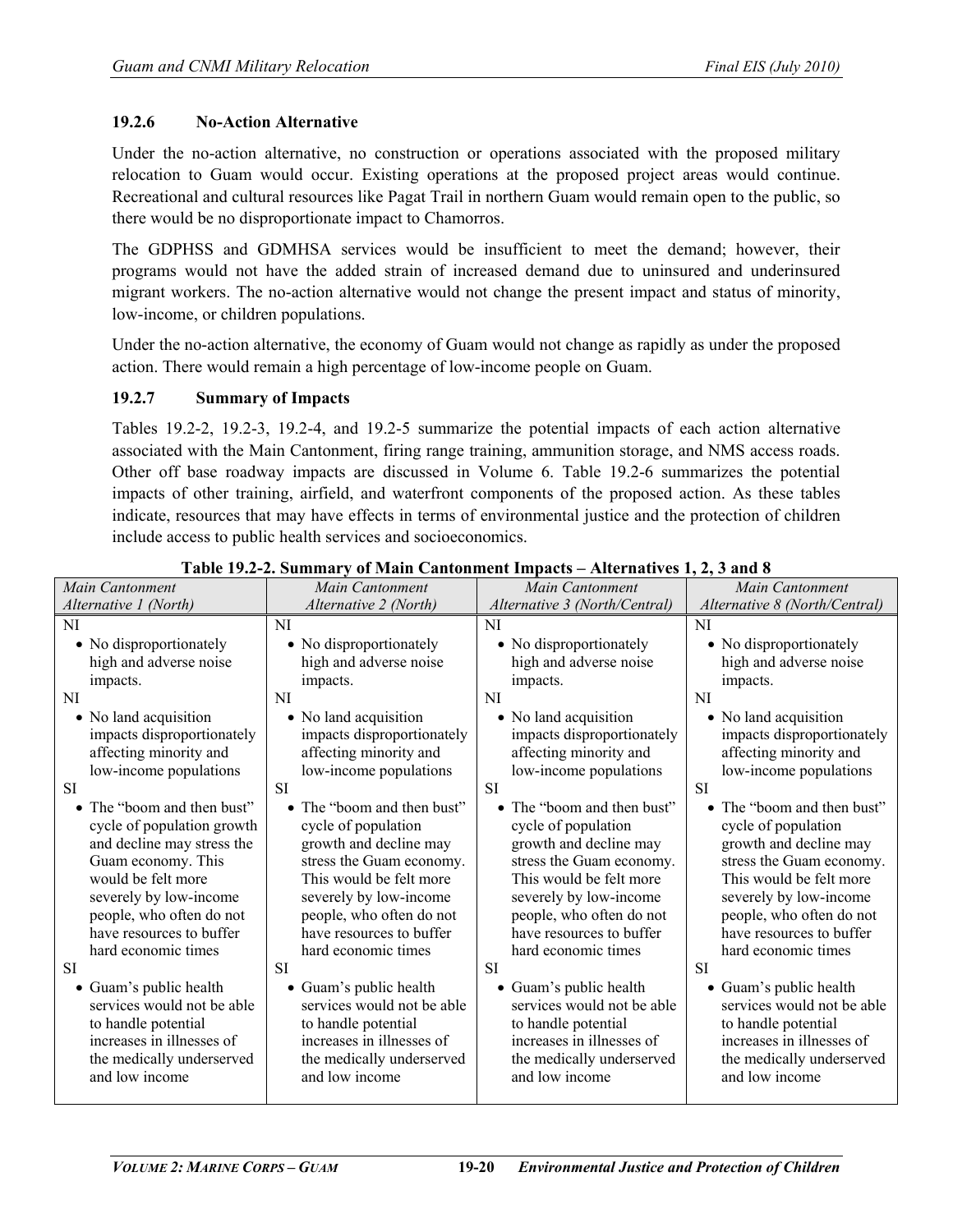| Main Cantonment            | Main Cantonment            | Main Cantonment               | Main Cantonment               |
|----------------------------|----------------------------|-------------------------------|-------------------------------|
| Alternative 1 (North)      | Alternative 2 (North)      | Alternative 3 (North/Central) | Alternative 8 (North/Central) |
| SI                         | SІ                         | <b>SI</b>                     | SI                            |
| • Access to public health  | • Access to public health  | • Access to public health     | • Access to public health     |
| and social services would  | and social services would  | and social services would     | and social services would     |
| be strained by an increase | be strained by an increase | be strained by an increase    | be strained by an increase    |
| in uninsured and           | in uninsured and           | in uninsured and              | in uninsured and              |
| underinsured workers       | underinsured workers       | underinsured workers          | underinsured workers          |
| coming to Guam.            | coming to Guam.            | coming to Guam.               | coming to Guam.               |
| Implementation of          | Implementation of          | Implementation of             | Implementation of             |
| proposed mitigation        | proposed mitigation        | proposed mitigation           | proposed mitigation           |
| measures in Chapter 16     | measures in Chapter 16     | measures in Chapter 16        | measures in Chapter 16        |
| would reduce this effect   | would reduce this effect   | would reduce this effect      | would reduce this effect      |

#### **Table 19.2-2. Summary of Main Cantonment Impacts – Alternatives 1, 2, 3 and 8**

*Legend:* NI = No impact, SI = Significant impact.

#### **Table 19.2-3. Summary of Training Impacts – Firing Range Alternatives**

| Firing Range Alternative A (Central)             | Firing Range Alternative B (Central)                |  |  |
|--------------------------------------------------|-----------------------------------------------------|--|--|
| <sup>NI</sup>                                    | NI                                                  |  |  |
| • No disproportionately high and adverse effects | • No disproportionately high and adverse effects if |  |  |
| if Route 15 lands are acquired                   | Route 15 lands are acquired                         |  |  |
| <i>Legend:</i> $NI = No$ impact.                 |                                                     |  |  |

#### **Table 19.2-4. Summary of Training Impacts – Ammunition Storage Alternatives**

| Ammunition Storage Alternative A (South) | Ammunition Storage Alternative B (South) |
|------------------------------------------|------------------------------------------|
| NI                                       | NI                                       |
| • No impacts                             | $\bullet$ No impacts                     |
| $I = INT M.$                             |                                          |

*Legend:* NI = No impact.

#### **Table 19.2-5. Summary of Training Impacts – NMS Access Roads Alternatives**

| Ammunition Storage Alternative A (South)                                                 | Ammunition Storage Alternative B (South) |
|------------------------------------------------------------------------------------------|------------------------------------------|
| NI                                                                                       | NI                                       |
| $\bullet$ No impacts                                                                     | $\bullet$ No impacts                     |
| _____<br>the contract of the contract of the contract of the contract of the contract of |                                          |

*Legend:* NI = No impact.

#### **Table 19.2-6. Summary of Other Training, Airfield, and Waterfront Component Impacts**

| Other Training<br>(North/Central/South) | Airfield (North) | Waterfront (Apra Harbor) |
|-----------------------------------------|------------------|--------------------------|
|                                         | NI               | NI                       |
| No impacts                              | No impacts       | $\bullet$ No impacts     |

*Legend:* NI = No impact.